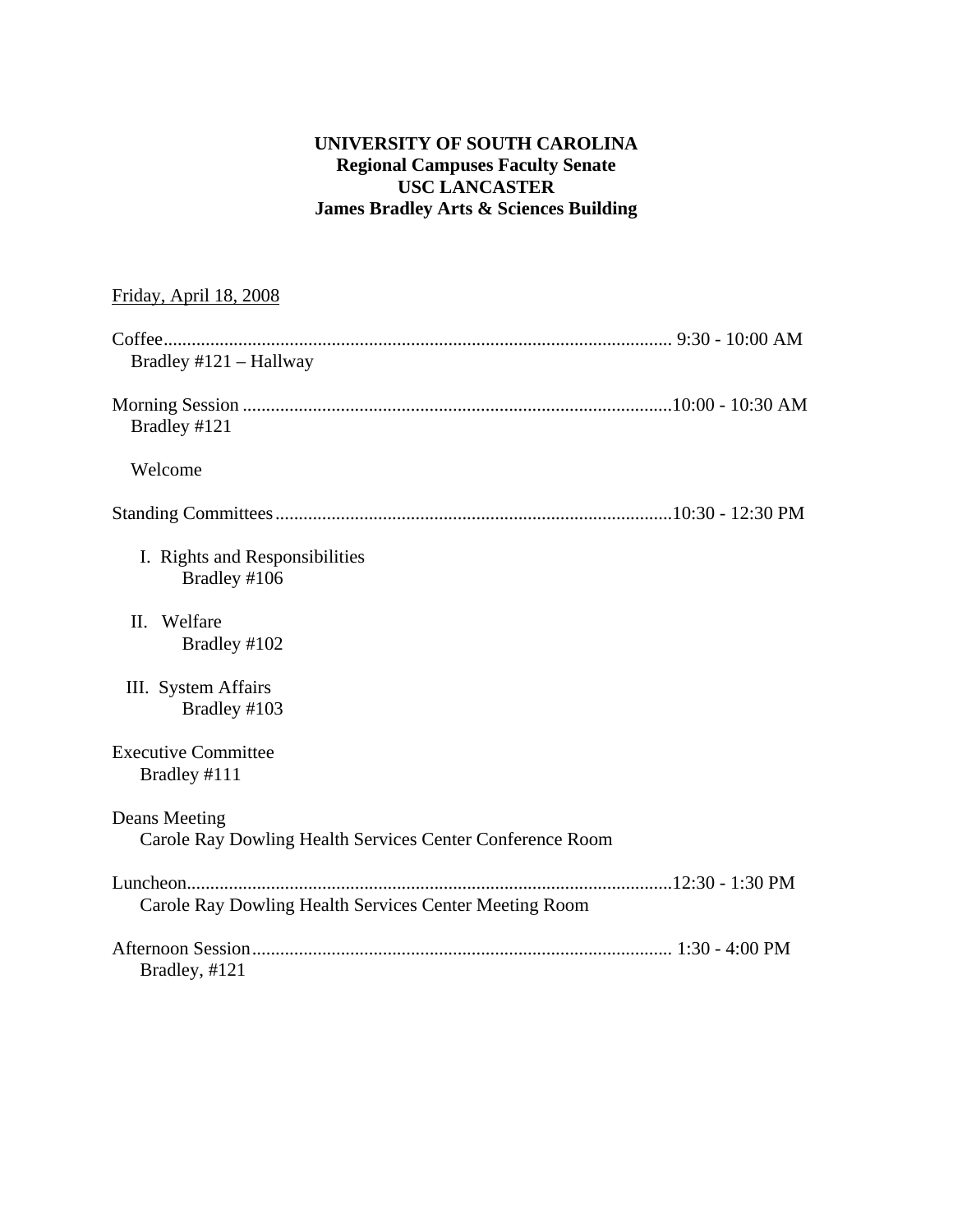#### **AGENDA**

- I. Call To Order
- II. Correction/Approval of Minutes: February 15, 2008 USC Columbia, Columbia, SC
- III. Reports from University Officers
	- A. Dr. Chris P. Plyler, Vice Provost and Executive Dean
	- B. Regional Campus Deans
	- C. Assistant Vice Provost for Continuing Education Credit Programs
- IV. Reports from Standing Committees
	- A. Rights and Responsibilities Professor Nancy Macdonald
	- B. Welfare Professor Walt Collins
	- C. System Affairs Professor Patrick Saucier
- V. Executive Committee Professor Mary Hjelm
- VI. Reports from Special Committees
	- A. Committee on Libraries Professor Bruce Nims
	- B. Committee on Curricula and Courses Professor Robert Castleberry
	- C. Committee on Faculty Welfare Professor Darris Hassell
	- D. Faculty-Board of Trustees Liaison Committee Professor Teresa Smith
	- E. Regional Campuses Research and Productive Scholarship Committee Professor Steve Bishoff
	- F Regional Campuses Academic Advisory Council Professor Teresa Smith
	- G. Other Committees
		- 1. Conflict of Interest Committee Professor Noni Bohonak
- VII. Special Orders & Elections
- VIII. Unfinished Business
- IX. New Business
- X. Announcements
- XI. Adjournment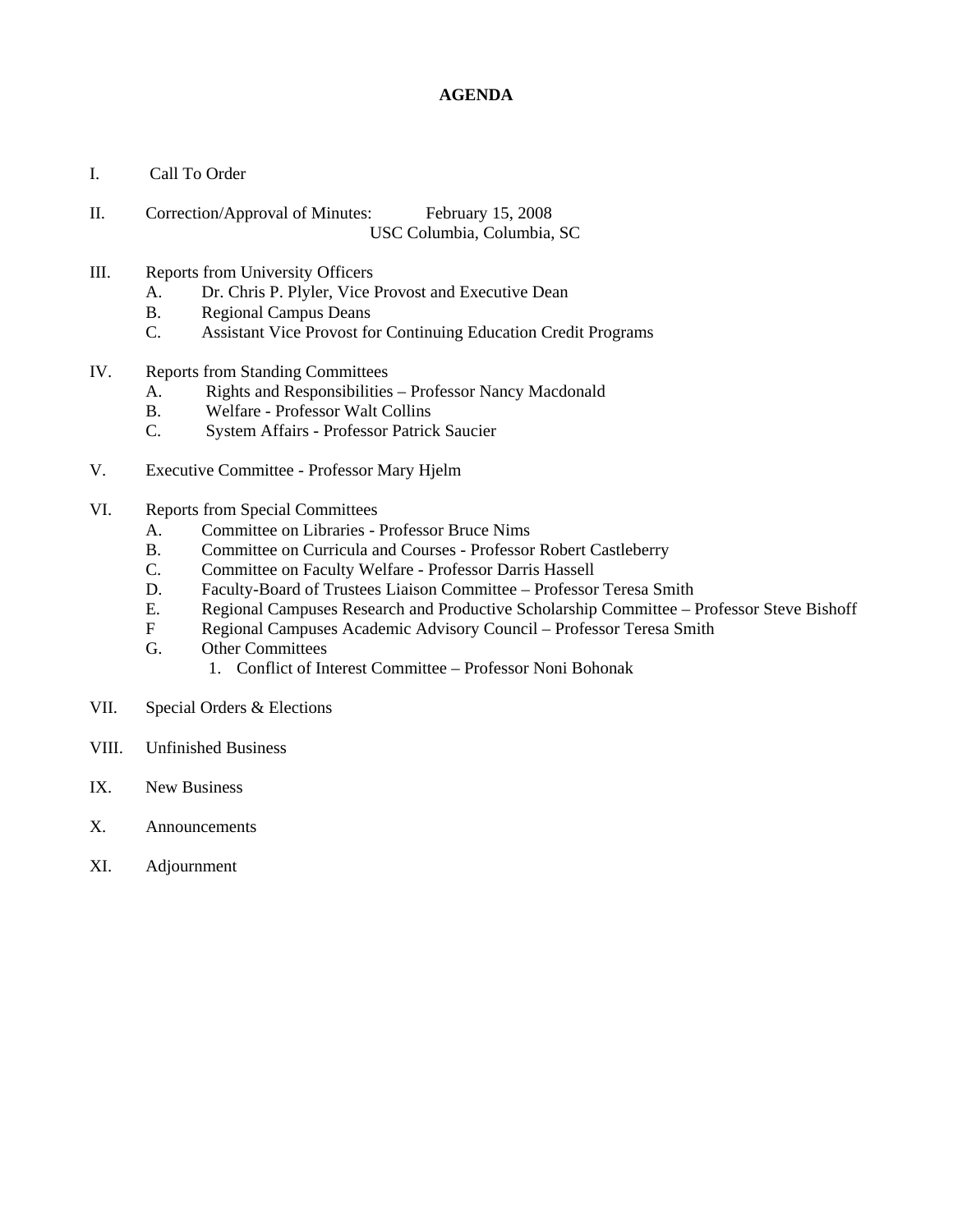#### **REGIONAL CAMPUSES FACULTY SENATE MEETING**

April 18, 2008 USC Lancaster

#### **MORNING SESSION**

Meeting called to order at 10:00am by Terrie Smith

Members dismissed to committee meetings.

#### **AFTERNOON SESSIONS**

#### **I. Call to Order**

Thanks to Dean John Catalano and his staff at Lancaster for the use of the facilities and the wonderful lunch.

Slate of nominations for next year's Faculty Senate Executive Committee was announced and will be voted on later in the meeting.

#### **II. Approval of the Minutes**

#### **III. Reports from University Officers**

#### **Dr. Chris Plyler, Vice Provost and Executive Dean, System Affairs and Extended University**

**Legislative:** Today, all USC campuses are targeted for budget cuts at a minimum of 2.68% for 2008-09. It is a combination of a base cut, travel cut, and a cut for services provided by the state CIO office. Both the travel and CIO cuts were from the GEAR report (review of Budget and Control Board) and from the Governor's budget. Of the Regionals, only Lancaster receives additional non-recurring state dollars - only \$100K in the Senate. The USC Salkehatchie Leadership Center is in at the current amount - \$100,460. On Wednesday night, the Senate put the 1% pay package back in. At this time, the health insurance increase in January 2009 should be covered - except that the campuses will have to cover their portions. We don't know the percentage increase yet but this year was 9.7%.

**University:** (A) In our last Senate meeting I spoke with you about a faculty task force for developing a measurement index for research and scholarship productivity for regional campus faculties. The committee was charged with involving all faculties across the regional campuses and Credit Programs in this important conversation. Recommendations were to be given to me by the end of April. The chair of the committee, Fran Gardner reports that the April deadline will not be feasible and wishes to hold a series of discussion forums over the coming year. They will invite all faculty interested in being a part of the process to attend in Columbia and via two-way video for those who can't or don't want to attend the face-to-face discussions. Each forum would be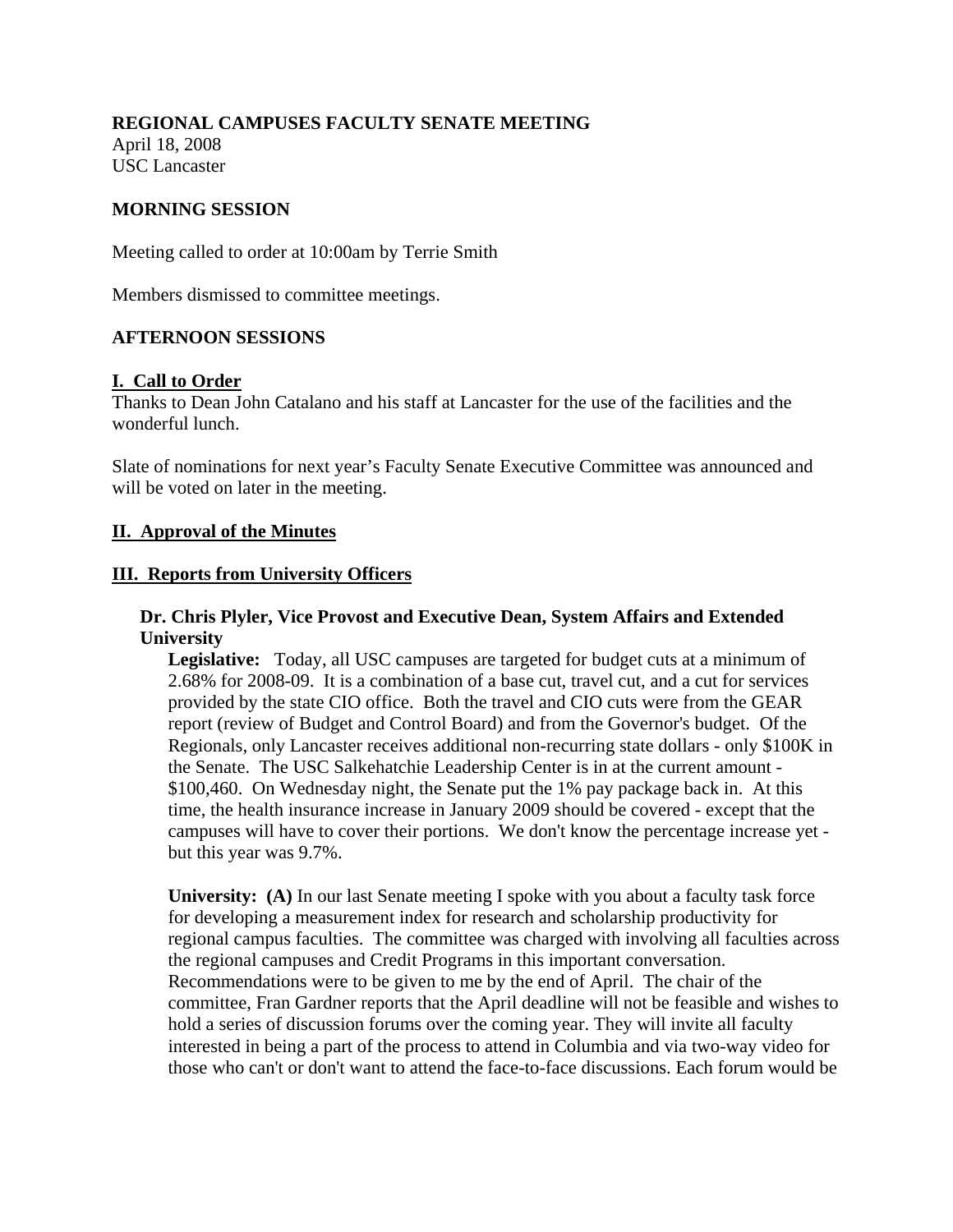themed around one primary issue. So for example, there may be 5 forums throughout the year featuring such topics as:

- Research expectations, we know they've changed but how much is enough?
- Can we improve the ways we assess scholarship across the disciplines?
- Career plans where should a faculty member be at 1st yr, 3rd yr, penultimate year, promotion and post tenure review?
- Given the present transition towards reduced course load (which won't actually happen for another 2 years) how much research scholarly work can one expect to produce?
- Faculty and administration/understanding our common purpose in tenure and promotion

Professor Gardner indicates that the committee will refine and perhaps change the topics; these are simply suggestions of possible forum topics. The committee's purpose is to gather a variety of ideas and input from faculty and encourage their involvement in this important process.

(B) We have again been investigating the possibility of complete and permanent access for regional campus faculties to all data bases through the **proxy server** in Columbia. We are making rapid progress in this area. You may recall that the dean of libraries appealed to over 300 vendors on behalf of access by regional campus faculties and, to date, the vendors are responding affirmatively to the appeal. By our fall meeting, I should have a complete list of newly accessible databases to report.

BLS enrollments are up and we are looking for space to accommodate. We are also considering a second degree possibly being added to Palmetto Programs.

P**residential Search:** No further update.

**Blueprints for Quality Improvement** were submitted in March and budget presentations took place with the Provost. There were no major objections to what was presented, and all campuses project healthy fund balances at the end of this year.

#### **IV. REGIONAL CAMPUS DEANS**

#### **Dr. John Catalano, Dean of the Lancaster Campus**

**Students**: The Spring 2008 enrollment is up over Spring 2007 as expected. Fall 2008 applications are up once again. Our new baseball coach, Mike Prochaska, is busy meeting with current students and recruiting potential players for the 2008/09 season (our first). Brian Clark has been named as the coach for the new tennis teams. Softball is next.

Faculty: We now have approximately 55 fulltime faculty members. Even with retirements the faculty census will exceed 60 in the coming year. We are close to finishing searches for 8 new tenure track faculty this year as well as 4 new instructors.

**Facilities**: Hubbard Hall will be closed this summer for a \$1,240,000 HVAC and lighting upgrade based upon SC DOE recommendations. We are making progress in legal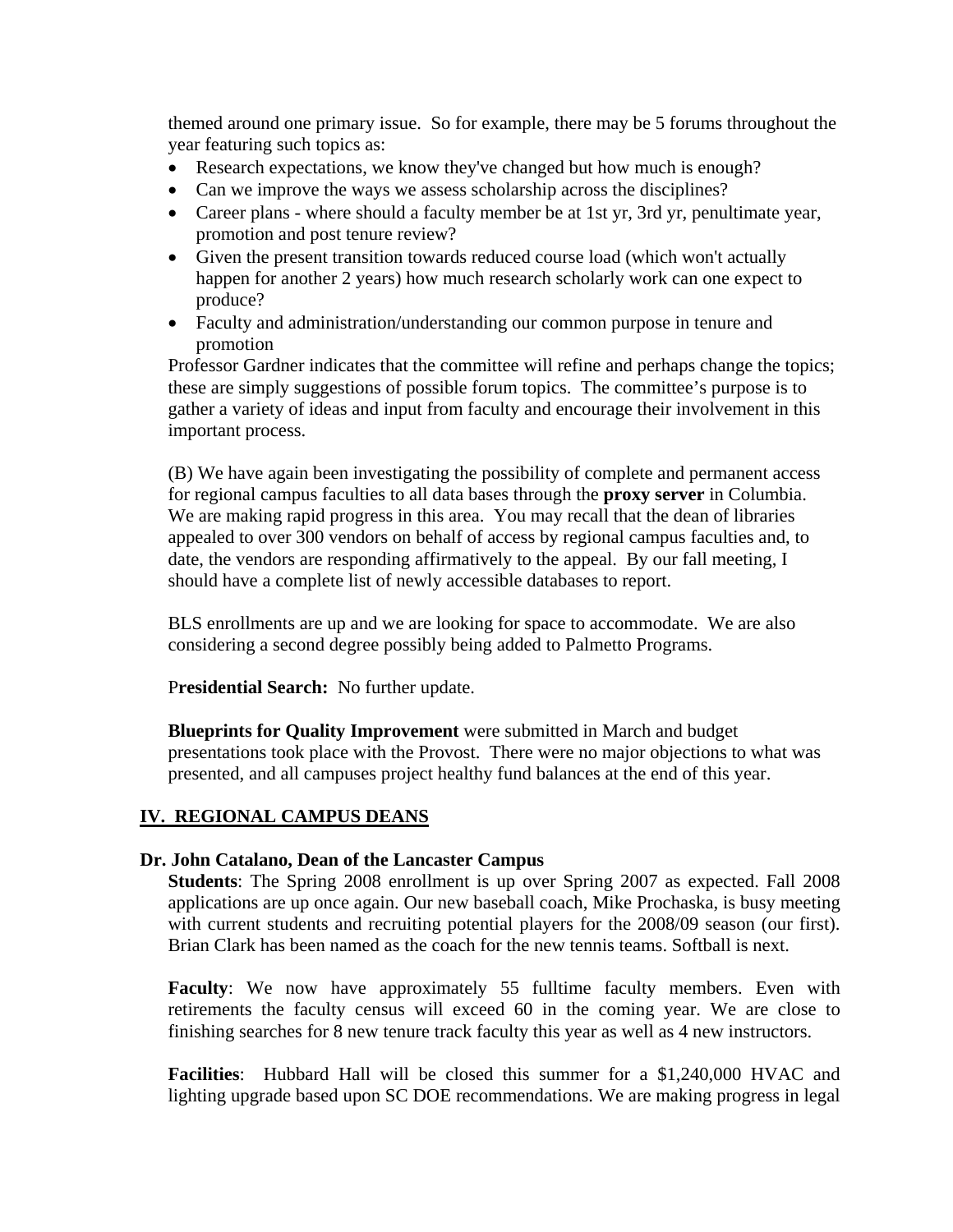mediation that should result in substantial Bradley repairs. Unfortunately no repairs, cosmetic or otherwise, may be started until both sides have agreed on a settlement. The new parking lot should have at least 150 spaces and will be ready for Fall 2008. The biggest facilities concern is that we are quickly running out of classroom space, office space, and storage space.

**Safety & Security**: The security and safety study by Graham Consulting is complete**.** It is part of an effort to upgrade overall safety and emergency response. Plans are underway to implement Mr. Graham's suggestions.

**Planning:** We are finally finished with the long range strategic plan, the first since 1987, and the facilities master plan, the first since 1978. The next step will be a detailed landscaping plan that includes digital topographical maps of the entire campus. Our  $50<sup>th</sup>$ anniversary campaign will begin with a major kickoff sometime in March.

**Community**: Approximately 300 outside events were held on campus last year alone. The Native American Studies Week begins next week. The second season of Bundy Performing Arts Series is going well. Planning for the  $3<sup>rd</sup>$  season is already finished. The season will include such acts as Three Dog Night, The Fifth Dimension, John Ford Coley, and Cab Calloway.

Financial: Since I've been Dean, the State of SC has gone from paying 66% of our operations to 43% last year (and that includes \$800,000 one-time money). USCL during that time has gone from total revenues (appropriation, tuition, and Lancaster County millage) of \$8300 per student to under \$7500 per student. There are economies of scale that help but remember that technology costs, salaries, utilities, infrastructure  $\&$ maintenance costs never seem to go down. Until the state returns to a funding structure that rewards campuses for enrollment increases, USCL will be strapped financially. The inequities can be summed up best by comparing our campus to the Sumter campus. We had 144 more FTE last fall than USC Sumter but their appropriation was \$832,000 more than ours. We are funded at \$1.5 million below the Mission Resource Requirement (MRR) and that includes one-time money and does not reflect this year's enrollment increases. The Governor's budget rewards these efforts with a proposed cut of almost \$850,000 for the coming year. The House cut us \$354,000. The Senate Finance Committee cut us by \$754,000. We are hoping to do well in Conference. At every level I hear the same answer, "Why don't you serve fewer students?"

#### **Dr. Ann Carmichael, Dean of the Salkehatchie Campus**

Salkehatchie experienced a significant increase in enrollment for the 2008 spring semester, with an 11.22% increase in student headcount and 17.48% in FTE.

The Retention Committee recently held a very successful Career Fair for students. It was so successful that we hope to hold it every year. Thanks to Dr. Carmela Gottesman for directing this program.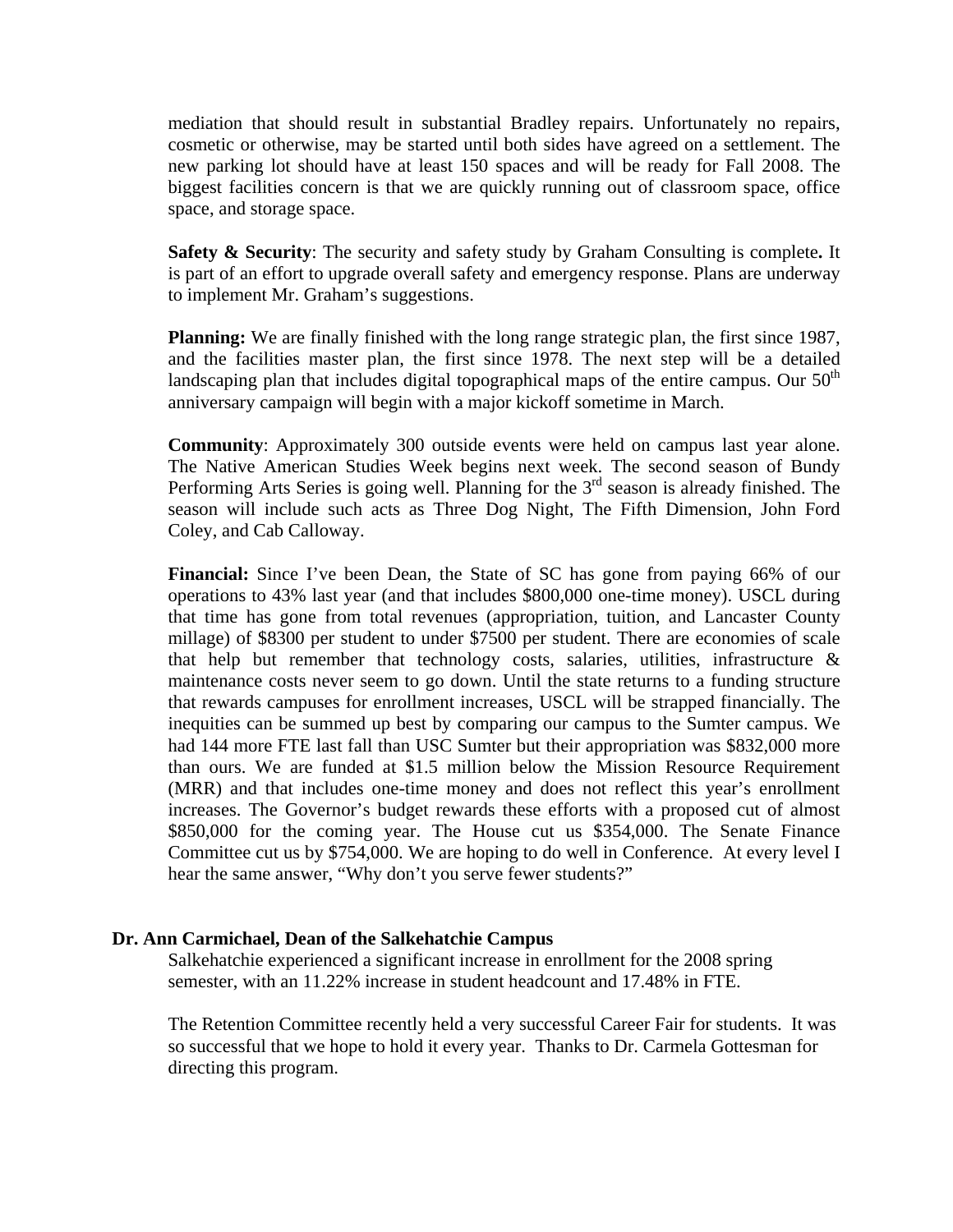Award Ceremony held last night in Allendale. 200 people attended to honor the academic achievements of scholarship and awards of our students.

The administration recently met with the Student Government Association on the East Campus (Walterboro) to gather input and suggestions from them on ways to improve the student experience at Salkehatchie. A similar forum will be conducted with the West Campus (Allendale) SGA on April 21st.

Congratulations are extended to Dr. Sarah Miller, Assistant Professor of History, for being selected by the Salkehatchie students as Outstanding Professor of the Year. Dr. Miller was also awarded the same honor for the 2006-2007 academic year, her first year at Salkehatchie.

The Salkehatchie Leadership Institute has been notified that they received another grant from the Donnelly Foundation for \$55,000 to continue offering the summer program for area youth.

The Salkehatchie Indians basketball team finished the season with a 12-game winning streak and advanced to the Region X semi-finals.

Salkehatchie welcomed Mr. Bill Glass to campus as the new Head Soccer Coach. Most recently, Mr. Glass was the Head Soccer Coach at Brewton-Parker College. He has extensive background working with the YMCA and public relations in sports information. Coach Glass has a Bachelor of Science Degree in Business Administration from the University of Maryland.

The athletic department is hosting a golf tournament on Monday, May 12 at Northwoods Country Club in Columbia, SC. It will be a four-member captain's choice tournament, with a 1:00 shotgun start. You are cordially invited to participate.

#### **Dr. Les Carpenter, Dean of the Sumter Campus**

Since my last report to the Regional Campuses Faculty Senate on February 15, 2008, there have been a number of notable events and activities at USC Sumter.

**Human Resources**: Faculty positions recently filled for the 2008-09 year include Dr. Blane DaSilva as a tenure-track Assistant Professor of Sociology, and Ms. Jane Luther Smith as a term Instructor of Music. The search for a Building Custodian position was recently filled by Mr. Earl Green. Upcoming retirements, effective June 30, 2008, include Dr. J. T. Myers from his position as Professor of Anthropology and Ms. Linda Myers from her position as Academic Advisor. National searches for three new tenuretrack faculty positions, in Spanish, Mathematics, and English, are progressing and will be filled for the 2008-09 year. Searches also are underway for nine other new faculty positions, specifically term Instructor positions in English, Economics, Mathematics (2), Music, Sociology, Spanish, Computer Science, and Biology Laboratory. Regional searches are underway for five staff positions, specifically a Building and Grounds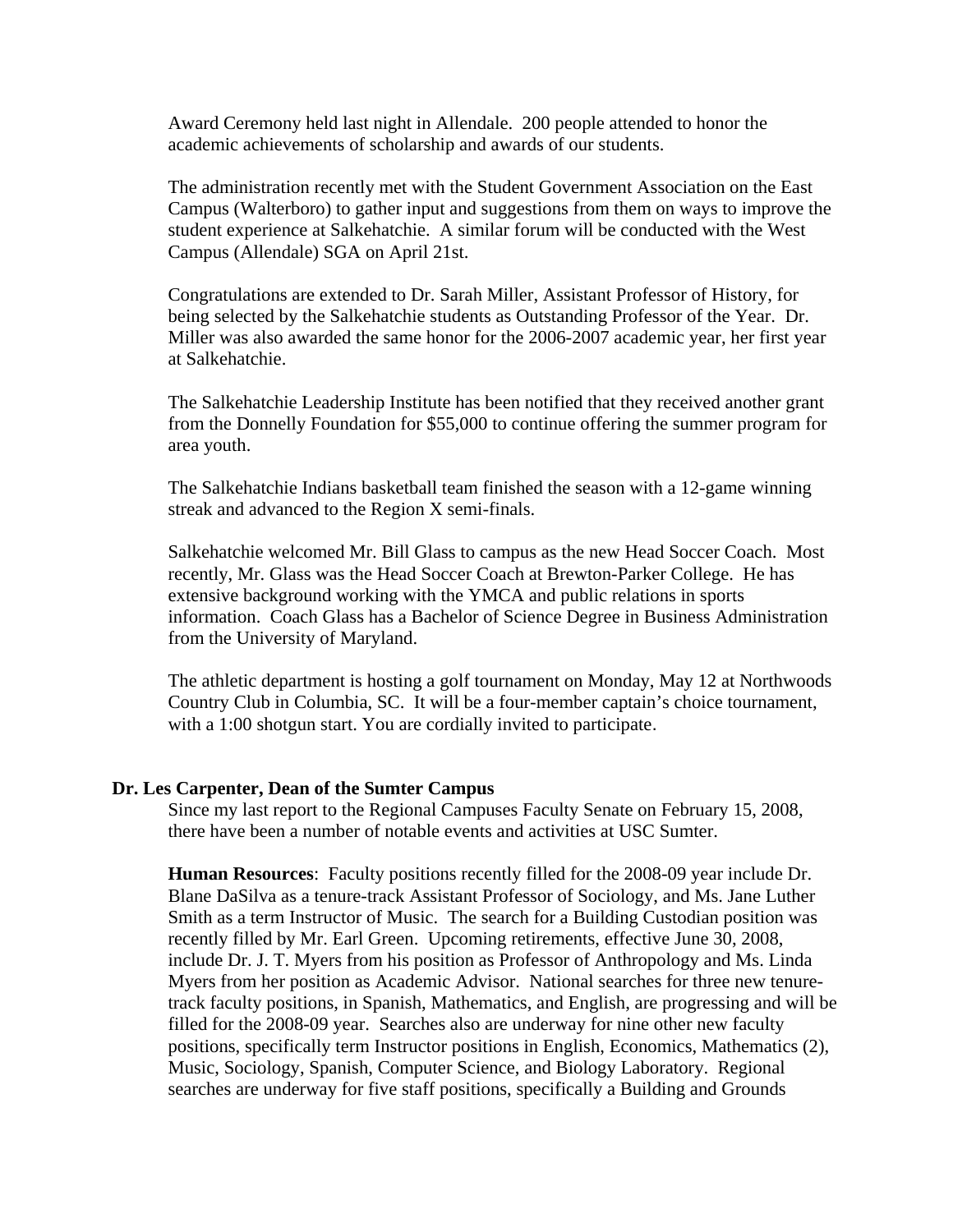Evening Supervisor, a Trades Specialist, an Opportunity Scholars Program Assistant Director, an Academic Advisor, and a Coordinator of Career Planning, Placement, and PACE Programs. Since the inception of the TERI program, 27 USC Sumter employees have opted into the program. Of those 27, 18 have already retired, two are scheduled to retire at the end of FY 08, four in FY 09, one in FY 11, and two in FY 12.

**Student Enrollments**: Final official enrollment figures at USC Sumter for the 2008 Spring Semester indicate a 7.89% headcount enrollment increase compared to last year, and an 11.87% FTE enrollment increase compared to last year. The first report of preregistration figures for both sessions of the 2008 Summer term and the 2008 Fall Semester shows increases over the comparable 2007 figures. For the 2008-09 academic year, USC Sumter will be offering PACE (Program for Accelerated College Education) dual/concurrent enrollment courses in seven high schools. USC Sumter faculty and staff continue to work diligently on initiatives intended to increase enrollments through improved recruitment and retention of students.

**Student Activities**: USC Sumter's new student newspaper, *The Ant Hill*, published four issues during the 2007-08 year, and is planning a special issue to be distributed throughout the summer to students attending orientation sessions. Recently, *The Ant Hill*, in competitions sponsored by the South Carolina Press Association, received third place as the "Best Overall Monthly" college newspaper. The faculty advisor is Mr. James Borton, Instructor of English. Both the baseball team and softball team will soon be wrapping up their official 2008 intercollegiate seasons. The Baseball Fire Ants team recently split four games with USC Salkehatchie in Allendale. Fire Ants Soccer for both men and women will begin intercollegiate play during the 2008 Fall semester. Fire Ants teams in all sports are eagerly anticipating additional spirited competitions with teams from USC Salkehatchie and USC Lancaster. The Student Government Association recently held elections for new SGA officers for the 2008-09 year. And, the final Make-A-Difference (MAD) Friday Community Service Project for students is scheduled for April 18, 2008.

**Faculty Workload Adjustments**: A meeting of all faculty at USC Sumter was held on February 22, 2008, at which time the Dean presented and explained the several features and implications of the plan for adjusting faculty workloads during the next two academic years. Subsequent meetings by the USC Sumter Faculty Organization included extensive additional discussion about this plan. Since the February meeting, several senior tenured faculty have been officially identified as "productive scholars." All junior tenure track faculty, as well as the senior tenured "productive scholars," have been notified about their adjusted teaching loads for the 2008-09 academic year. Also, many of the searches for new faculty listed above are the direct result of the near elimination of above-load instruction by tenure track and tenured faculty.

**Capital Improvements and Acquisitions**: Work continues intermittently on construction of "bare bones" practice fields for the baseball and softball teams, dependent in large part on in-kind gifts of skilled labor and equipment to properly design the fields, level the site, install infrastructure, construct the fields, and plant/install the turf. Bids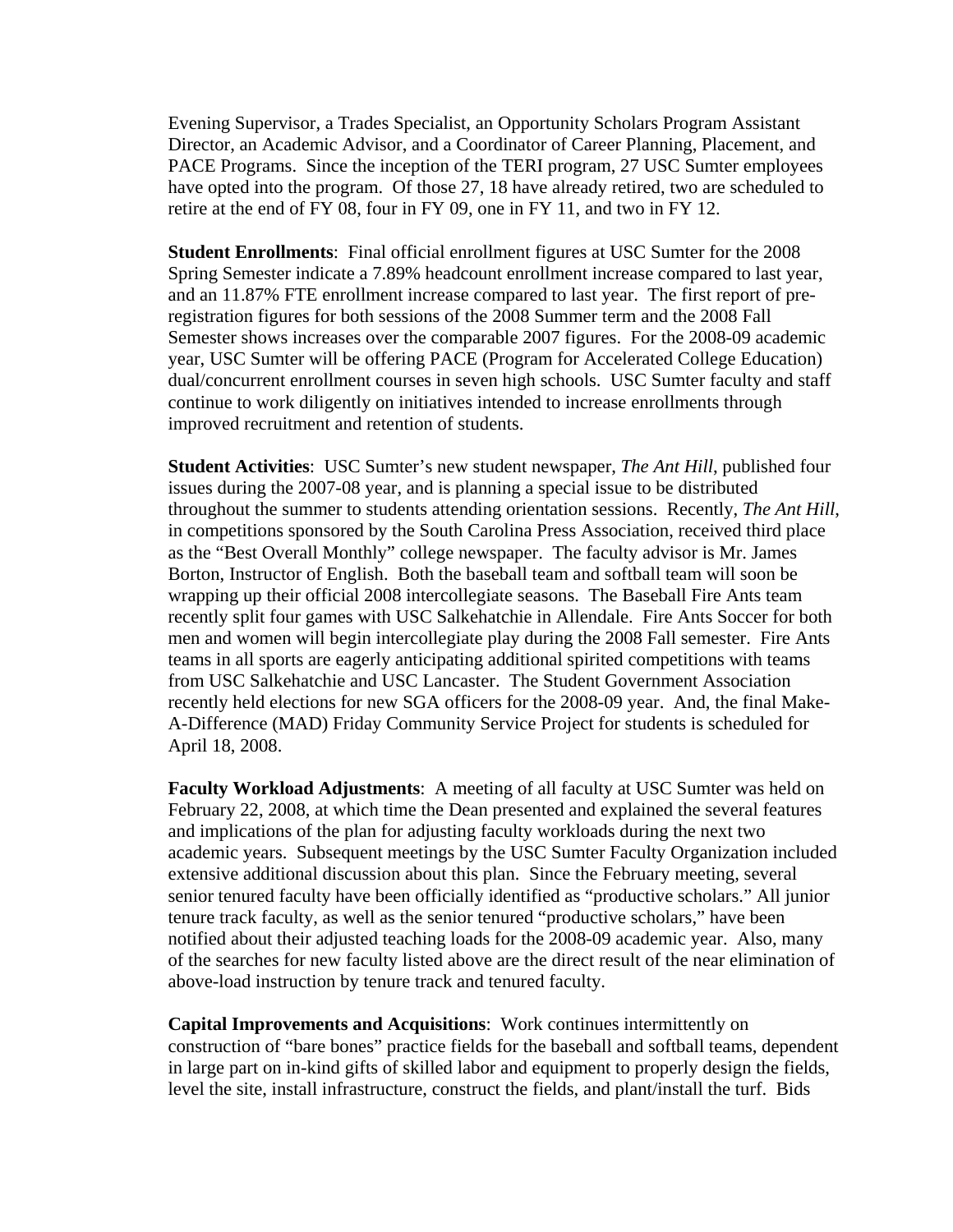have been received and a contractor will soon be selected to pursue a major campus sidewalks and wheelchair ramps improvement project of approximately \$250,000 in scope. It is expected that the sidewalks and ramps work will be completed over the summer. A new Instructional Laboratories Building for USC Sumter is ranked #13 on the state-wide list of capital projects for higher education.

**Marketing and Public Relations:** At the recent meeting of the Council for Advancement and Support of Education (CASE), the USC Sumter Viewbook, entitled *The Sky's the Limit*, received the top award from among 2,000 entries in the "Improvement in Design" category. Also, during a recent competition sponsored by the Admissions Marketing Report, USC Sumter's magazine, entitled *On Course*, won a Merit Award from among the 2,000 entries received from over 1,000 institutions. Ms. Misty Hatfield is the Director of Marketing and Public Relations at USC Sumter.

**Campus Events**: A Scholar's Tea honoring Dr. Michele Reese, Assistant Professor of English, is scheduled for April 18, 2008. The final concert of the year by USC Sumter's Gospel Choir is scheduled for May 3, 2008. USC Sumter's Commencement is scheduled for May 7, 2008. USC Sumter will be the site for the South Carolina Home Schooling Association annual meeting on June 20, 2008. And, summer camps for baseball, softball, and soccer are being scheduled for middle school and high school students.

#### **Dr. Hugh Rowland, Dean of the Union Campus**

**Budget** – We must anticipate major budget cutbacks; reliable sources are predicting substantial cutbacks for next budget year. We will need to step up our efforts to take a hard look at the way we go about our business with an eye towards cutting costs wherever we can; identifying areas that provide the most revenue and areas that are lagging in productivity; and identifying areas where we should consider investing. We will particularly need to take a hard look at how we deploy our human resources.

**Campus Safety –** Will soon be putting together a task force to work on improving campus security, particularly with respect to issues of active shooters.

**Campus Wireless Capability and Security Cameras –** Have begun talks with Wildfire Wireless, the company that provides the wireless capability for downtown Union. Wildfire proposes to provide wireless capability. Our primary interest is the wireless security camera system that can work off of same network and can be interfaced with the Union City police; Wildfire would maintain the system.

**Palmetto Program Proctor & Information Technology Assistant – We're continuing to** gear up for growth in Palmetto Programs. Recently, we have hired another information technology person. This summer, we plan to install our second smart classroom.

**New Faculty Hires –** We conducting searches in biology/chemistry (tenure track) and Spanish (non-tenure track). We're optimistic that we will have new faculty on board for fall 2008.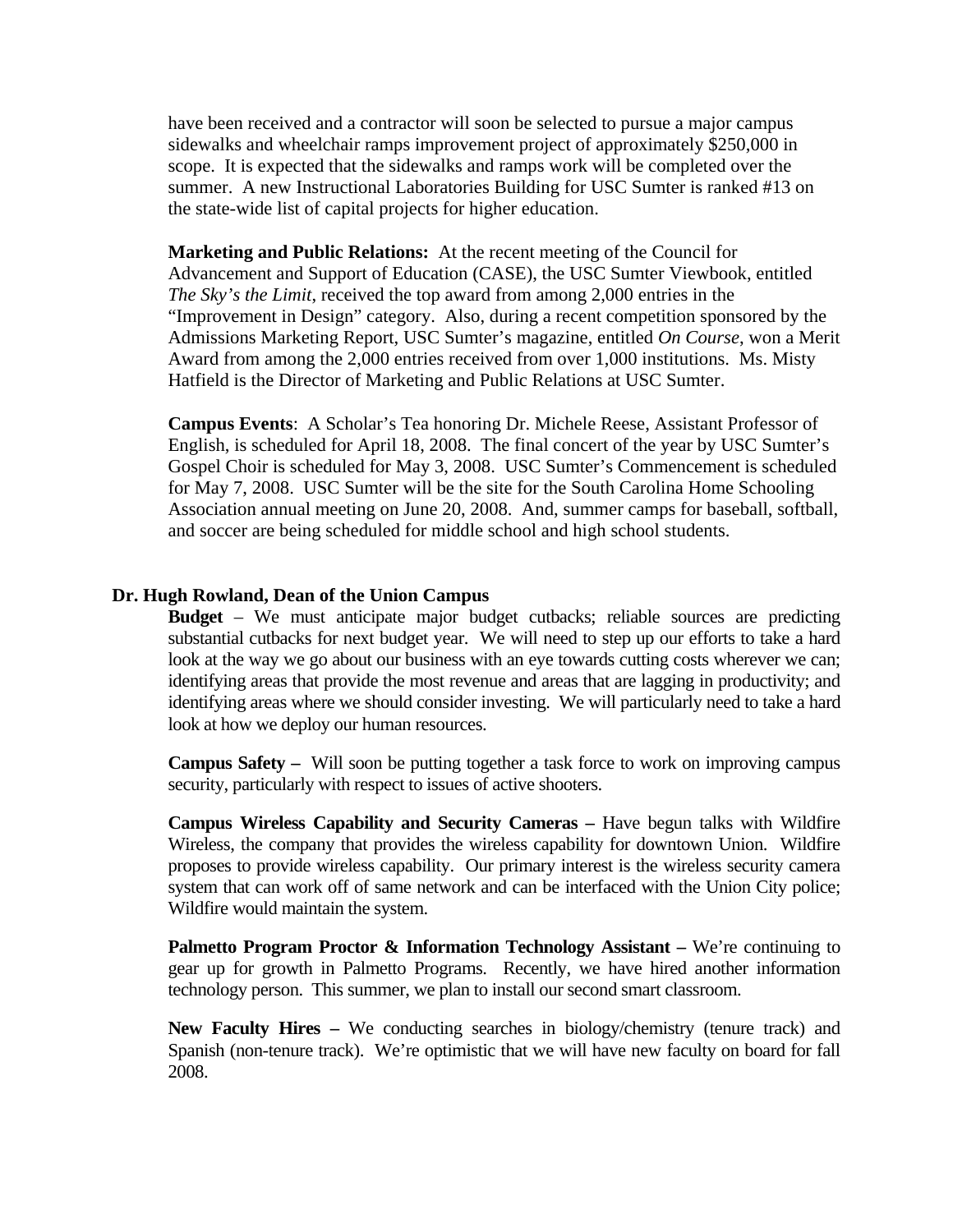**Biology/Chemistry Needs –** Beginning to work with biology/chemistry professors to address several pressing needs: (1) ability to offer more courses; (2) managing labs, lab storage, procurement, and maintenance; (3) compliance with governmental policies; and (4) space for a second "wet" lab.

**Nursing Project** – Slow but steady progress in our negotiations with USC Upstate to extend their 4 year nursing program to Union.

**Robotics Project** – Waiting to hear about the results of additional grant proposals.

#### **Dr. Sally Boyd, Assistant Vice Provost for Continuing Education Credit Programs**  Welcome to Chris Nesmith who has been hired to run the evening program and will be serving on the faculty senate in the future.

Enrollments in the evening and weekend programs are up but enrollment at Ft Jackson is down.

Induction for Alpha Sigma Lambda was held last week; this is an honor society for older students. Dr. Janet Hudson was inducted as were about 15 students. BLS student Janet Lagler from Lancaster was also inducted.

BLS enrollment is continuing and several applications are currently under consideration. The deadline for application is one week before the beginning of the term, in order for the program to be effective for that term.

Next week we are honoring good teaching in the Ft. Jackson program by awarding the Steve Dalton Award to John Abdulla, who receives this honor for the second time.

Two new faculty members: Mary Hjelm for the BLS program and assistant professor Matt Rashotte in Psychology will be replacing Barbara Oswald. Joe Pappin has been awarded a sabbatical and will spend the time completing a book.

#### **IV. Reports from Standing Committees**

#### **A. Rights and Responsibilities—Nancy Macdonald (Sumter)**

No items of new business will be coming out of committee today.

Nancy Macdonald has been re-elected as chair for next year.

A motion to amend the faculty manual concerning the language of animal and human experiments will take place later today during old business.

Discussion regarding motions passed by the Sumter faculty regarding reduction in teaching load. Faculty Organization at Sumter charged us to discuss some concerns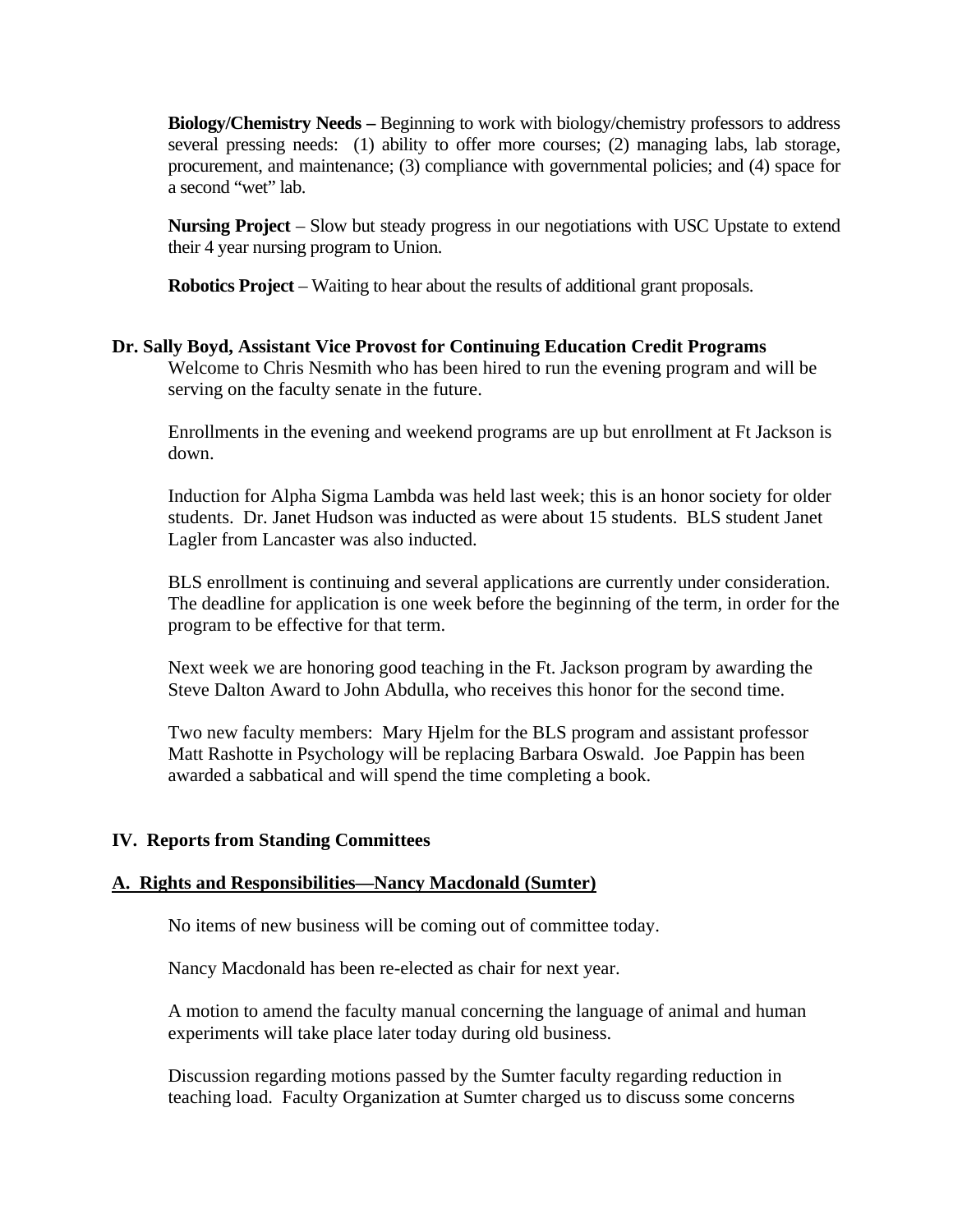related to the reduction in teaching load and the implications they feel have not adequately been aired. They reaffirmed the teaching mission of USC Sumter with regards to the centrality of teaching and excellence of instruction, scholarship, public and professional, which contribute to the quality of experience. Some discussion pertained to definition of scholarship and their wish to make certain that it reflects the current policy manual. Charge from Sumter Faculty Organization was to remind RCFS the motion that we affirm that publication of scholarship, peer reviewed journals, text, provide clear examples of scholarship but we reject the motion that scholarship is solely defined as publication. There was also a discussion concerning the teaching load and how this anticipated reduction figures into external review for those seeking tenure. How will this ratchet up expectations of those reviewers?

We had a discussion concerning librarians hired as faculty not staff. Lori Harris is visiting today to bring some details to the discussion. The current status of the issue is that Tom McNally in Columbia is working very hard with university deans to develop policies concerning this issue. The document he has produced is currently under review in the Provost's Office. We should wait to see what happens with this for Columbia librarians and then use the outcome to craft our own policies.

Met in joint session with Welfare Committee to look at issue of 25 page limitation in tenure and promotions files.

#### **B. Welfare—Walt Collins (Lancaster)**

We met in joint session with R&R to discuss the recommended 25 page limit making up the tenure file. These are the pages that are created by the candidate and do not include pages required by others (letters, etc) as part of the campus process.

Faculty Welfare Survey of Work Load Issues 2007-2008 was issued. This is raw data and discussion today concerned what to do with it and how to interpret it. Dr. Van Bollock (USC Sumter) from Columbia has volunteered to help interpret this data, connect the work load survey, etc., for the past years with the other surveys. (See attached document.)

Faculty Salary survey is also out. Raw data is located in each campus until and available for the public. Thanks to Tarsem Purewal (USC Salkehatchie) for his work in setting this up and compiling data.

The annual Tenure and Promotion Workshop will be held on May 12 in the Gressette Room of Harper College on the Columbia Campus. Please help get the word out and encourage RSVP's by May 1. (See attached document.) Terrie Smith will be emceeing that meeting in my absence.

Jean-Luc Grosso (Sumter) and Steve Criswell (Lancaster) were elected as co-chairs for the next year.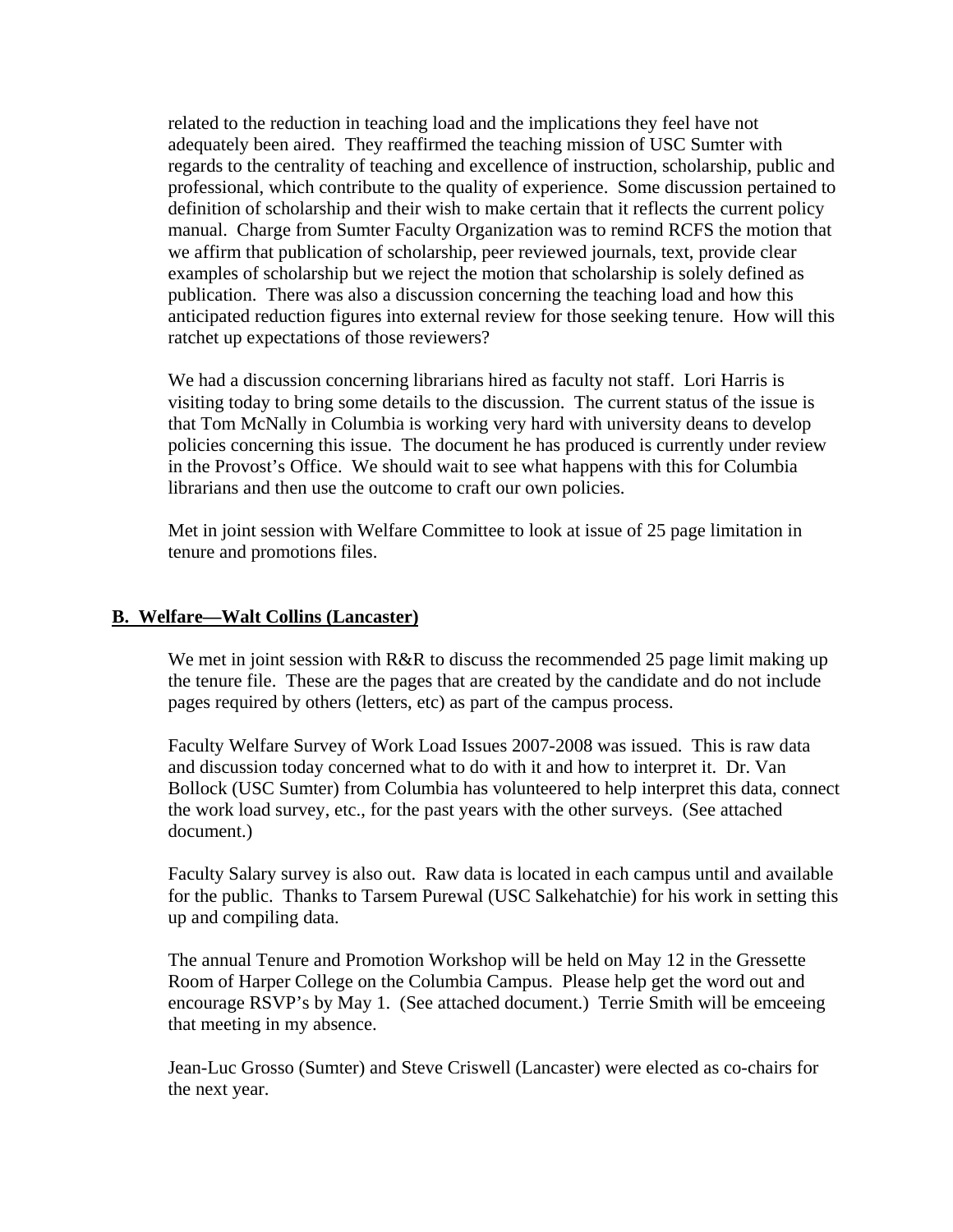#### **C. System Affairs—Patrick Saucier (Continuing Education)**

Patrick Saucier has been re-elected for next year

Continued discussion about code of conduct for Palmetto Program students. Hope to make a motion at the next meeting that faculty complaining about students will go to the Office of Academic Integrity and students will be encouraged either to go to local campus or to the Palmetto Programs administrator. This will be using existing programs rather than creating a new procedure.

Motion for New Business will come out of committee today to the Vice Provost, in connection with external review to inform candidates for tenure and promotion that files are returned and that letters are placed in packets saying so.

Also worked on schedule for submitting files for tenure and promotion to reflect the new requirements. Tentatively we are considering certain dates: to declare intent by 8/15 (possibly 7/15); to have file completed and turned in by 10/1 (possibly 9/15); the requirement that it gets to desk of local chair or authority by 10/1 (possibly pushed to 10/15). Committee members will consult faculty at local campuses and return with information for resolution of this by next fall's meetings.

#### **V. Executive Committee: Mary Hjelm (Salkehatchie)**

The Executive Committee met on April 4. Reports were given by Dr. Plyler and committee chairs that have been repeated here.

We have tentatively established dates for meeting schedules for next year, based on availability of campuses and deans, to be 9/19 in Columbia, 11/21 at Union, 2/21 in Columbia, and 4/17 Salkehatchie West.

#### **VI. Reports from Special Committees**

#### **A. Committee on Libraries—Bruce Nims (Lancaster)**

Committee has not met since our last meeting.

#### **B. Committee on Curricula and Courses—Robert Castleberry (Sumter)**

The agenda for this committee is submitted to all campuses prior to the meeting and the annotated agenda is resubmitted after the meeting. After the committee's meeting, the actions are taken to the Columbia campus where decisions are made and recorded.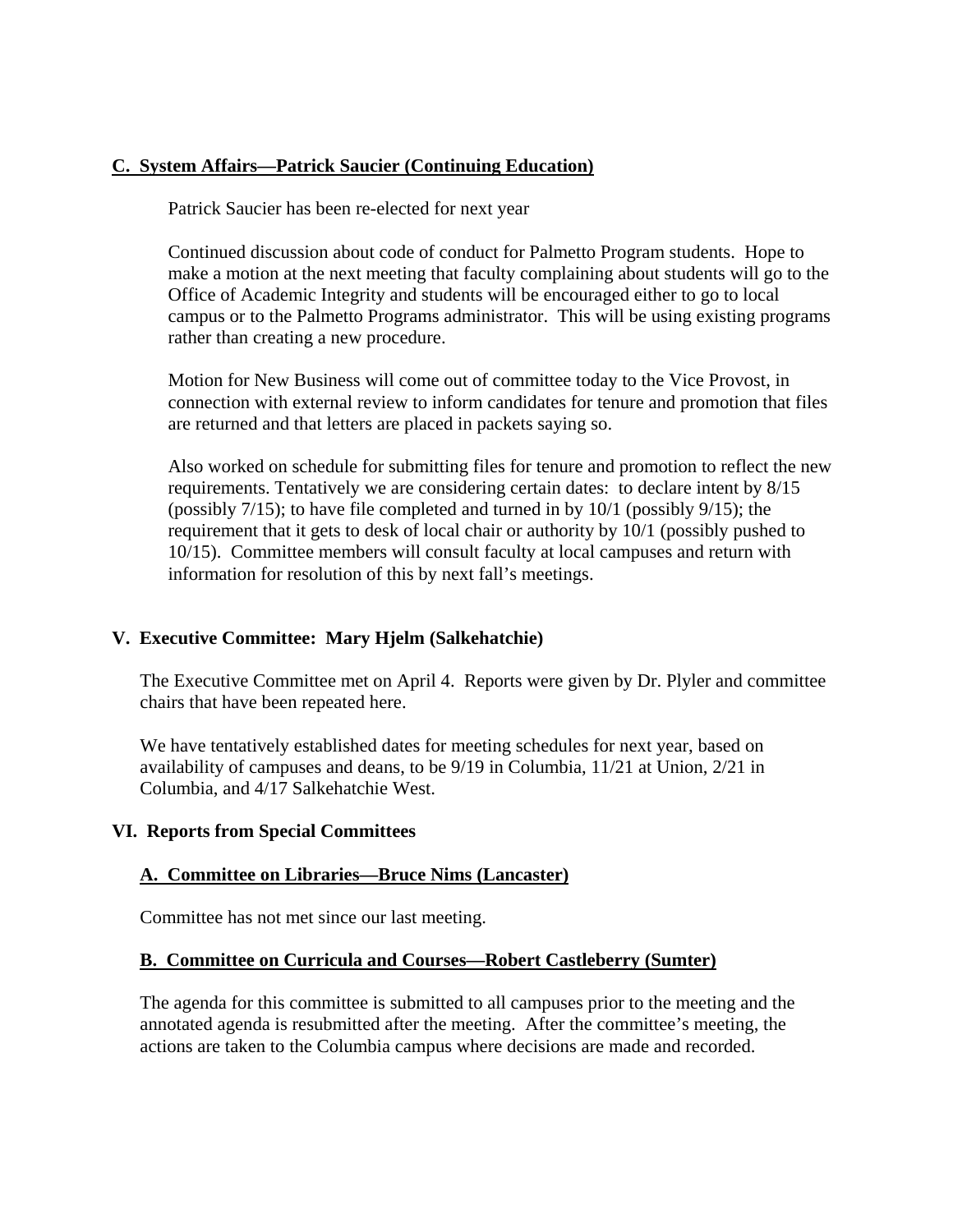Committee met last month. All requests for Palmetto Programs were approved. This does raise a point of interest: Aileen Trainer has a group working on the University's policy concerning internet courses and telecommunication distance courses. I have been asked to represent the Regional Campuses on that committee where clear policies will be established. A report will be forthcoming.

One item to be discussed is that for internet courses, statements in syllabus concerning expected minutes per week spent on course is required by SACS. Telecommunications Office has resource people who should be consulted if you have questions.

#### **C. Committee on Faculty Welfare—Darris Hassell (Lancaster)**

The committee will meet May 1 at 3pm. No report.

#### **D. Faculty—Board of Trustees Liaison Committee—Terrie Smith (Sumter)**

The committee met March 5. The Board approved several honorary degree titles and discussed the process of nominating honorary degree recipients. The Board also listened to a presentation about the new Academic Success Center for athletes

#### **E. Regional Campuses Research and Productive Scholarship Committee—Steve Bishoff (Sumter)**

No report.

#### **F. Regional Campuses Academic Advisory Council—Terrie Smith (Sumter)**

The Council met on April 4 in Columbia. In addition to campus representatives, Provost Becker, Vice Provosts Curtis and Doerpinghaus attended. Discussed the many positive outcomes occurring on campuses as a result of the athletics programs, including increasing diversity of students. Committee also discussed the anticipated reduced teaching load for tenure track or tenured faculty and the need to find ways to assist those who want to restart research programs.

#### **G. Other Committees**

1. Conflict of Interest Committee—Noni Bohonak (Lancaster)—No Report.

#### **VII. Special Orders and Elections**

Terrie Smith (Sumter): Nominations/Slate of RCFS Officers for 2008-09

- Mary Hjelm (Salkehatchie/Continuing Ed)—Vice Chair/Chair Elect
- Steve Bishoff (Sumter)—Secretary
- Sarah Miller (Salkehatchie)—At Large
- Danny Faulkner (Lancaster)—Chair, elected last year
- Terrie Smith (Sumter)—Past Chair, elected last year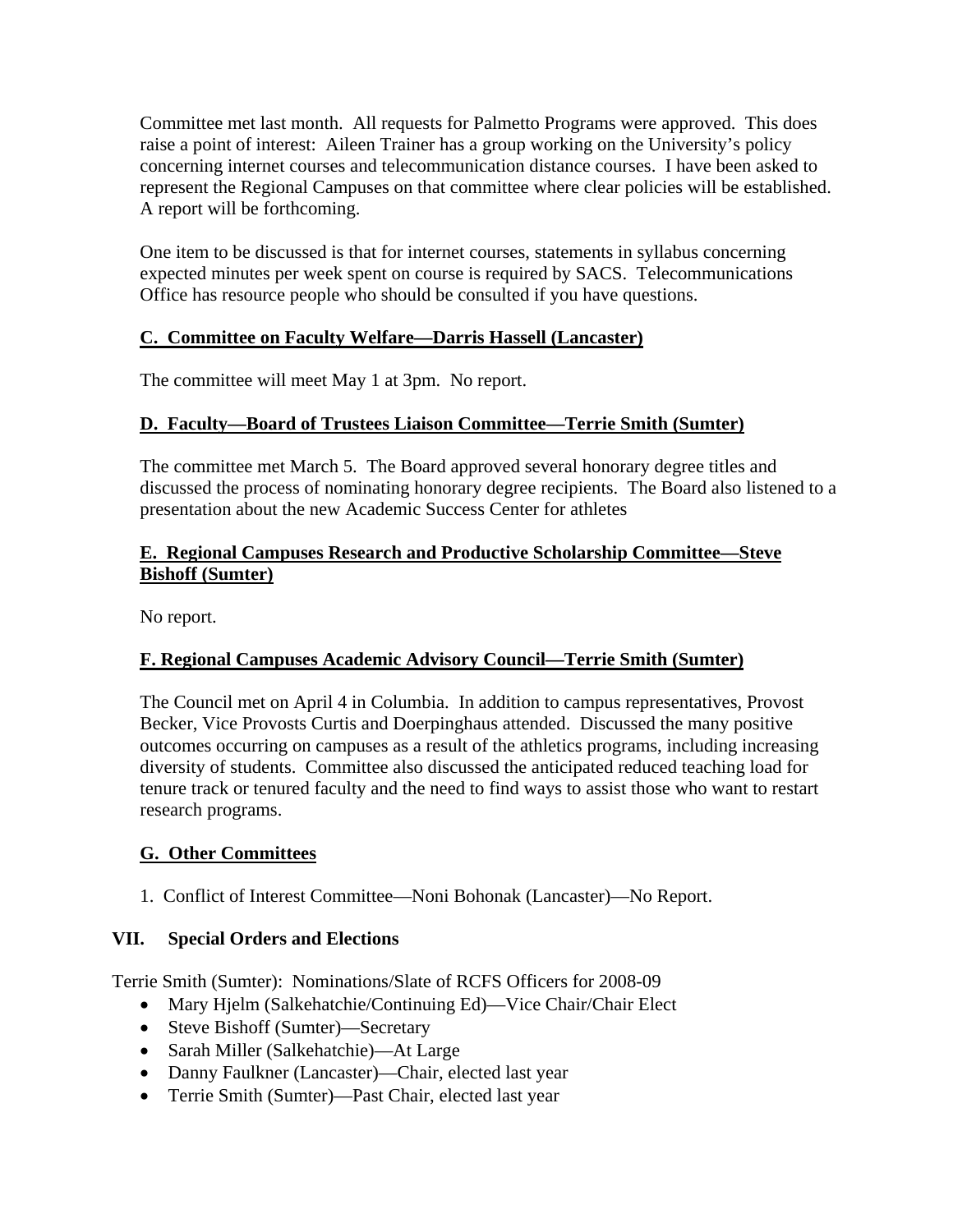We are also re-nominating Darris Hassell (Lancaster) to serve a second term for Faculty Welfare.

No other nominations were made. No discussion.

Motion: slate approve by unanimous vote.

#### **VIII. Old Business**

Motion from R&R: It is moved that the following insertion be made on current page D-12 prior to the section on ethical treatment of animals in teaching and research and to the use of human subjects in research, as indicated on attached documents. (See attached documents)

Motion: carries

#### **IX. New Business**

Patrick Saucier (Continuing Ed), Chair of System Affairs to make a motion that:

The RCFS directs the Vice Provost of System Affairs to inform each candidate for Tenure or Promotion of the number of external reviews letters received, and included in the candidate's file, and whether each are positive or negative. This notification will take place at the time the letters are added to the file.

Terrie Smith (Sumter): Is this change to the manual? Addition?

Patrick Saucier (Continuing Education): Addition, yes.

Terrie Smith (Sumter): Because it will be a substantive change to the manual, it will be carried forward to the next meeting.

Danny Faulkner (Lancaster): This will need to be specifically identified as to where it will go in the manual and be clearly stated.

#### **X. Announcements**

Chris Plyler (System Affairs): Please remember that the Active Shooter seminar will be held on April 25 at 1pm. This will also be streamed through CTE to the regional campuses or you can attend in person.

Thanks extended to Terrie Smith for her good work, leadership, and service in leading the senate and acting as liaison on your behalf with several committees at the University level. She has done a tremendous job. Please accept this plaque: In thanks to Teresa L. Smith for distinguished service to the Regional Campuses Faculty Senate at the University of South Carolina. This is a token of our appreciation for your service.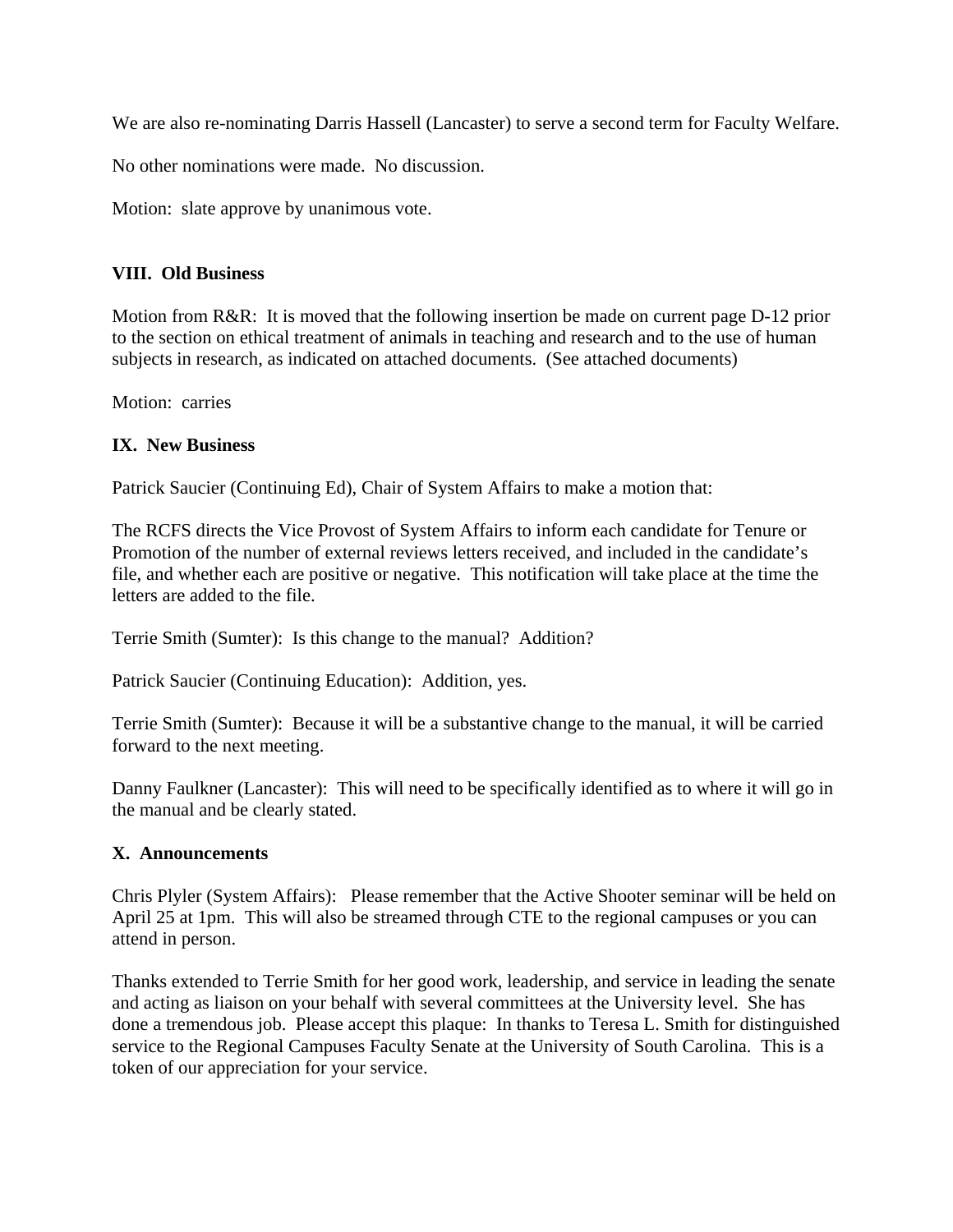Terrie Smith (Sumter): Thank you all, it's been great fun and I encourage your continued service. It is my pleasure now to turn the gavel over to Danny Faulkner (Lancaster) as the new Chair of the RCFS.

#### **XI. Adjournment**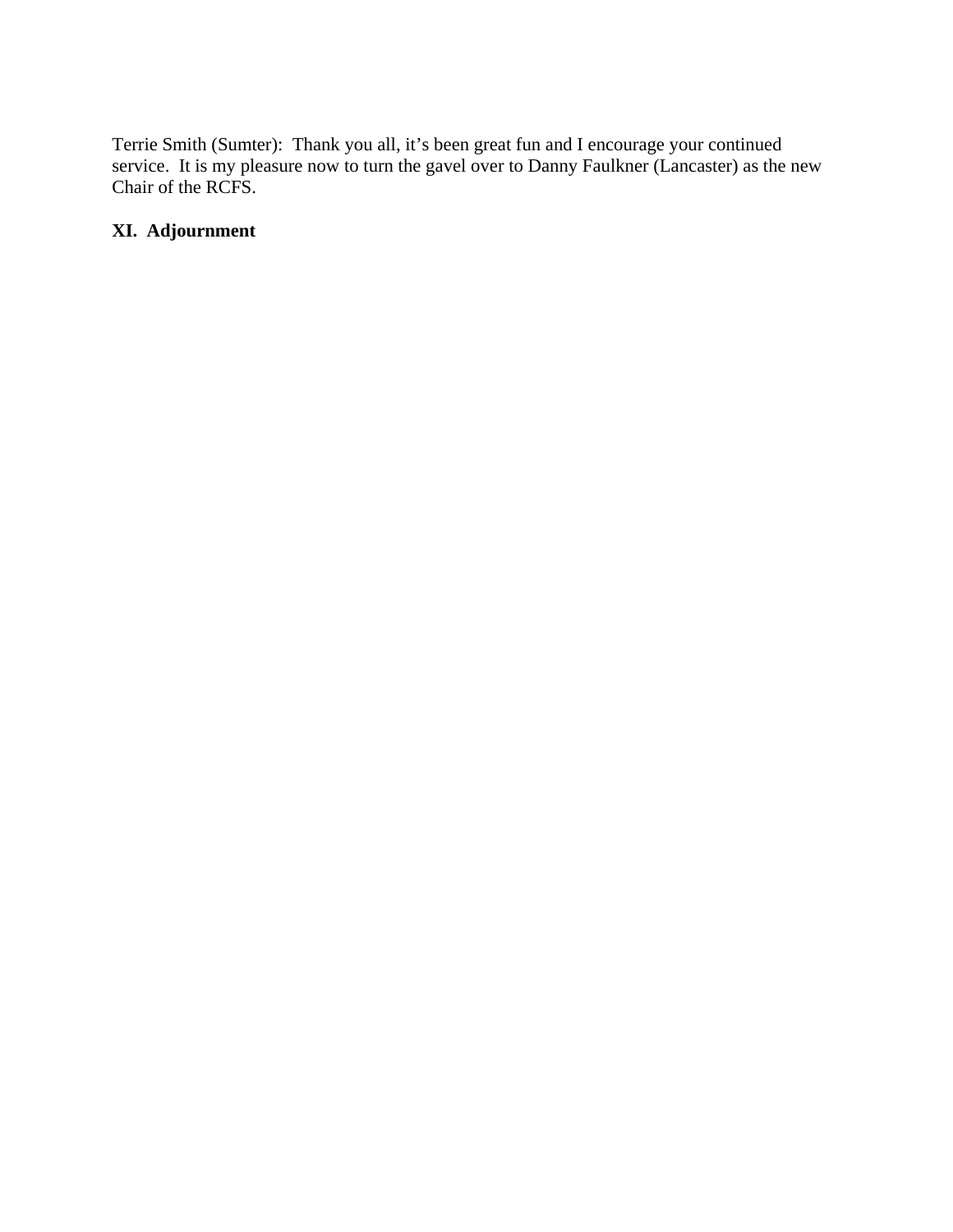

Survey Key: ZS74728 This is an anonymous survey. The number of people who took this survey by 5/27/2008 10:26:13 AM is: 52

### **Faculty Welfare Survey of Work Load Issues 2007-2008**

The Faculty Welfare Committee of the Regional Campuses Faculty Senate is conducting a survey of faculty workload issues. Please answer the following questions. Results will be compiled and reported to the RCFS this Spring. Thank you for your cooperation! \*Adapted from the 1999 U.S. Dept. of Education National Study of Postsecondary Faculty.

| For each credit class or section that you taught at this institution during the 2007 Fall<br>Term, please answer the following questions. Include lab sections and overload courses. |  |            |  |                          |                                                                                                                                              |     |                   |  |  |  |  |  |
|--------------------------------------------------------------------------------------------------------------------------------------------------------------------------------------|--|------------|--|--------------------------|----------------------------------------------------------------------------------------------------------------------------------------------|-----|-------------------|--|--|--|--|--|
| Was this class team taught?                                                                                                                                                          |  |            |  | Please choose yes or no. |                                                                                                                                              |     |                   |  |  |  |  |  |
|                                                                                                                                                                                      |  | <b>Yes</b> |  | N <sub>o</sub>           |                                                                                                                                              | N/A |                   |  |  |  |  |  |
| $1$ . Class 1                                                                                                                                                                        |  |            |  |                          | $\ C\ _{[2]} \ C\ _{[49]} \ C\ _{[0]}$                                                                                                       |     |                   |  |  |  |  |  |
| $2$ . Class 2                                                                                                                                                                        |  |            |  |                          | $\begin{bmatrix} 1 & 0 \\ 0 & 1 \end{bmatrix}$ $\begin{bmatrix} 1 & 0 \\ 0 & 1 \end{bmatrix}$ $\begin{bmatrix} 0 & 0 \\ 0 & 1 \end{bmatrix}$ |     |                   |  |  |  |  |  |
| $3$ . Class 3                                                                                                                                                                        |  |            |  |                          | $\ C_{[1]}\ C_{[47]}\ C_{[0]}$                                                                                                               |     |                   |  |  |  |  |  |
| 4. Class $4$                                                                                                                                                                         |  |            |  |                          | $\ {\bf C}\ _{[1]} \ {\bf C}\ _{[38]} \ {\bf C}\ _{[1]}$                                                                                     |     |                   |  |  |  |  |  |
| $5$ . Class 5                                                                                                                                                                        |  |            |  |                          | $\mathbf{C}_{[11]} \mathbf{C}_{[14]} \mathbf{C}$                                                                                             |     | $\lceil 4 \rceil$ |  |  |  |  |  |
| $6$ . Class 6                                                                                                                                                                        |  |            |  |                          | $\ 1\ $ $\Box$ $\ 8\ $ $\Box$                                                                                                                |     | $\overline{5}$    |  |  |  |  |  |

| Please choose yes or no.<br>Was this class taught through a distance education program?<br>Yes |  |  |  |  |                                                                                                                                  |  |     |  |  |  |  |  |  |
|------------------------------------------------------------------------------------------------|--|--|--|--|----------------------------------------------------------------------------------------------------------------------------------|--|-----|--|--|--|--|--|--|
| $7$ . Class 1                                                                                  |  |  |  |  | N <sub>0</sub><br>$\begin{array}{ c c c c }\hline \mathbf{C} & \mathbf{_{[2]}} & \mathbf{C} & \mathbf{_{[0]}}\hline \end{array}$ |  | N/A |  |  |  |  |  |  |
| $8$ . Class 2                                                                                  |  |  |  |  | $\begin{bmatrix} \mathbf{C} & & & \\ & [1] & \mathbf{C} & & \\ & & [48] & \mathbf{C} & \\ & & & [0] & \end{bmatrix}$             |  |     |  |  |  |  |  |  |
| $9$ . Class 3                                                                                  |  |  |  |  | $\begin{bmatrix} 1 & 0 \\ 0 & 1 \end{bmatrix}$ $\begin{bmatrix} 1 & 0 \\ 0 & 1 \end{bmatrix}$                                    |  |     |  |  |  |  |  |  |
| $10$ . Class 4                                                                                 |  |  |  |  |                                                                                                                                  |  |     |  |  |  |  |  |  |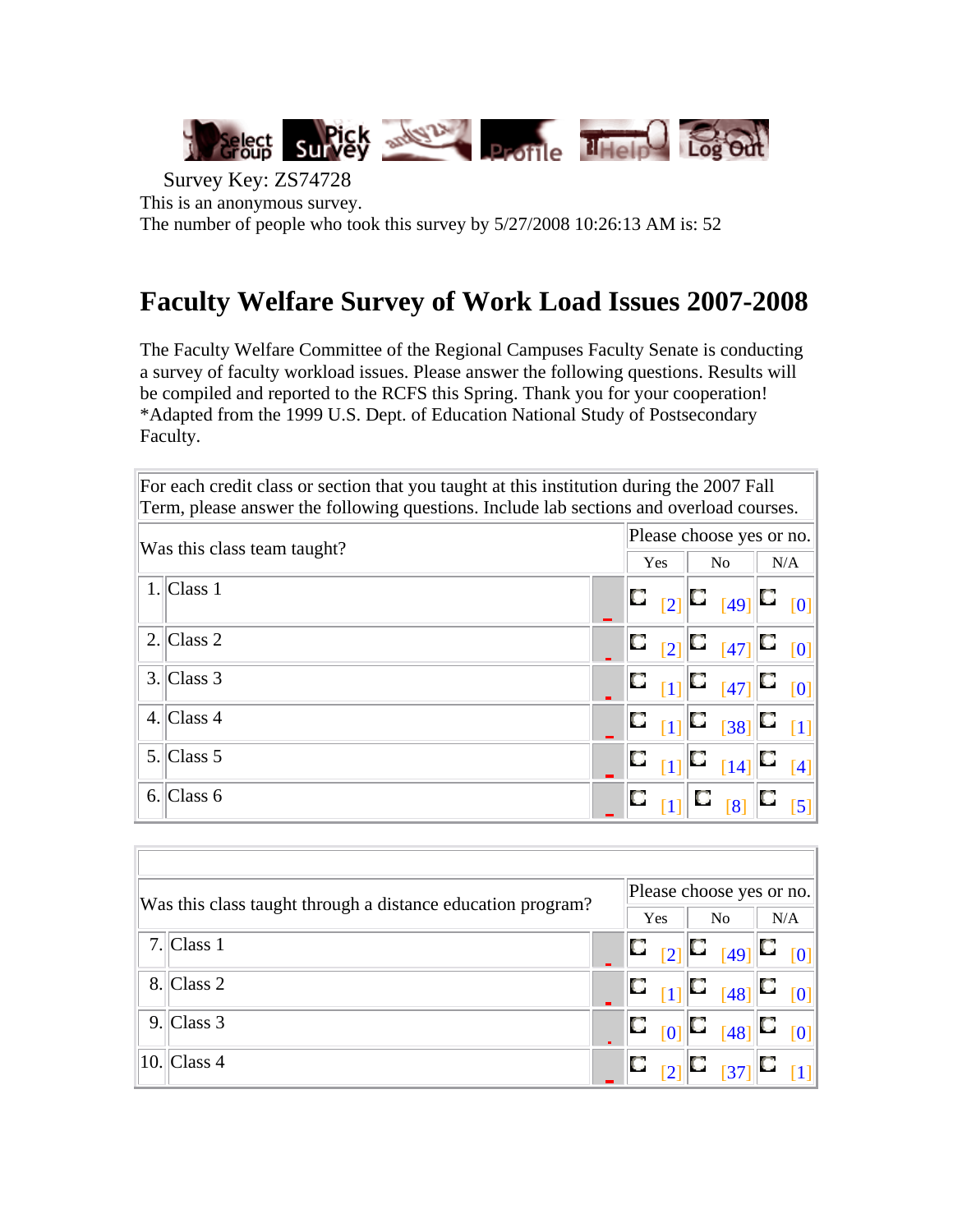| .                           | ~<br>-<br>Class 5 | . . | سد  | 14                       | п. |
|-----------------------------|-------------------|-----|-----|--------------------------|----|
| $\sim$<br>$\perp$ $\perp$ . | $\sim$<br>Class 6 | .   | - 1 | $\overline{\phantom{a}}$ |    |

For each credit class or section that you taught at this institution during the 2007 Fall Term, please indicate the primary medium used. Include lab sections and overload courses.

|                        |                  |   | Please select one.                                                                                                                                                                  |        |                   |
|------------------------|------------------|---|-------------------------------------------------------------------------------------------------------------------------------------------------------------------------------------|--------|-------------------|
|                        | Face-to-<br>face |   |                                                                                                                                                                                     | Online | Distance          |
| $ 13. \text{Class } 1$ | <b>B R</b>       |   | $\begin{array}{ c c c c c }\n\hline\n C & 49 \end{array}$ $\begin{array}{ c c c c }\n\hline\n 0 & 0\n\end{array}$                                                                   |        | $\lceil 2 \rceil$ |
| $ 14 $ Class 2         |                  |   | $\begin{array}{ c c c c }\n\hline\n\text{C} & \text{[48]} & \text{C} & \text{[0]} & \text{C}\n\end{array}$                                                                          |        | [1]               |
| $ 15 $ Class 3         | --               |   | $\begin{bmatrix} \mathbf{C} & & & \begin{bmatrix} 47 \end{bmatrix} & \mathbf{C} & & \begin{bmatrix} 0 \end{bmatrix} & \mathbf{C} & & \begin{bmatrix} 1 \end{bmatrix} \end{bmatrix}$ |        |                   |
| $ 16 $ Class 4         |                  | C | $\begin{bmatrix} 38 \end{bmatrix}$ $\begin{bmatrix} \square \\ 1 \end{bmatrix}$ $\begin{bmatrix} \square \end{bmatrix}$                                                             |        | [1]               |
| $ 17 $ Class 5         |                  |   | $\blacksquare$ $\square_{[14]}$ $\square_{[0]}$ $\square$                                                                                                                           |        | $\overline{3}$    |
| $ 18. \text{Class } 6$ |                  |   |                                                                                                                                                                                     |        | $\overline{3}$    |

| During the 2007 Fall Term at this                                                                         |  | Please Select One. |                     |     |  |       |  |  |                                                                                                                                                                                                                                     |  |      |  |     |
|-----------------------------------------------------------------------------------------------------------|--|--------------------|---------------------|-----|--|-------|--|--|-------------------------------------------------------------------------------------------------------------------------------------------------------------------------------------------------------------------------------------|--|------|--|-----|
| institution:                                                                                              |  |                    |                     | Two |  | Three |  |  | Four                                                                                                                                                                                                                                |  | Five |  | Six |
| 19. What was the total<br>number of<br>classes/sections/labs(i.e.<br>credit and non-credit you<br>taught? |  |                    | $\mathbb{C}_{-[2]}$ |     |  |       |  |  |                                                                                                                                                                                                                                     |  |      |  |     |
| $ 20.  $ How many different<br>courses (preparations) do<br>these classes/sections<br>represent?          |  |                    | $\Box$ $\Box$       |     |  |       |  |  | $\begin{bmatrix} \Box &_{[11]} \end{bmatrix}$ $\begin{bmatrix} \Box &_{[16]} \end{bmatrix}$ $\begin{bmatrix} \Box &_{[11]} \end{bmatrix}$ $\begin{bmatrix} \Box &_{[2]} \end{bmatrix}$ $\begin{bmatrix} \Box &_{[3]} \end{bmatrix}$ |  |      |  |     |
| $ 21. $ How many courses were<br>overload? If none, leave<br>blank.                                       |  |                    |                     |     |  |       |  |  | $\mathbf{C}_{[11]}$ $\mathbf{C}_{[8]}$ $\mathbf{C}_{[0]}$ $\mathbf{C}_{[0]}$ $\mathbf{C}_{[0]}$ $\mathbf{C}_{[0]}$ $\mathbf{C}_{[0]}$                                                                                               |  |      |  |     |
| $ 22. $ How many Independent<br>Studies did you teach? If<br>none, leave blank.                           |  |                    | $\Box$ $\boxed{5}$  |     |  |       |  |  |                                                                                                                                                                                                                                     |  |      |  |     |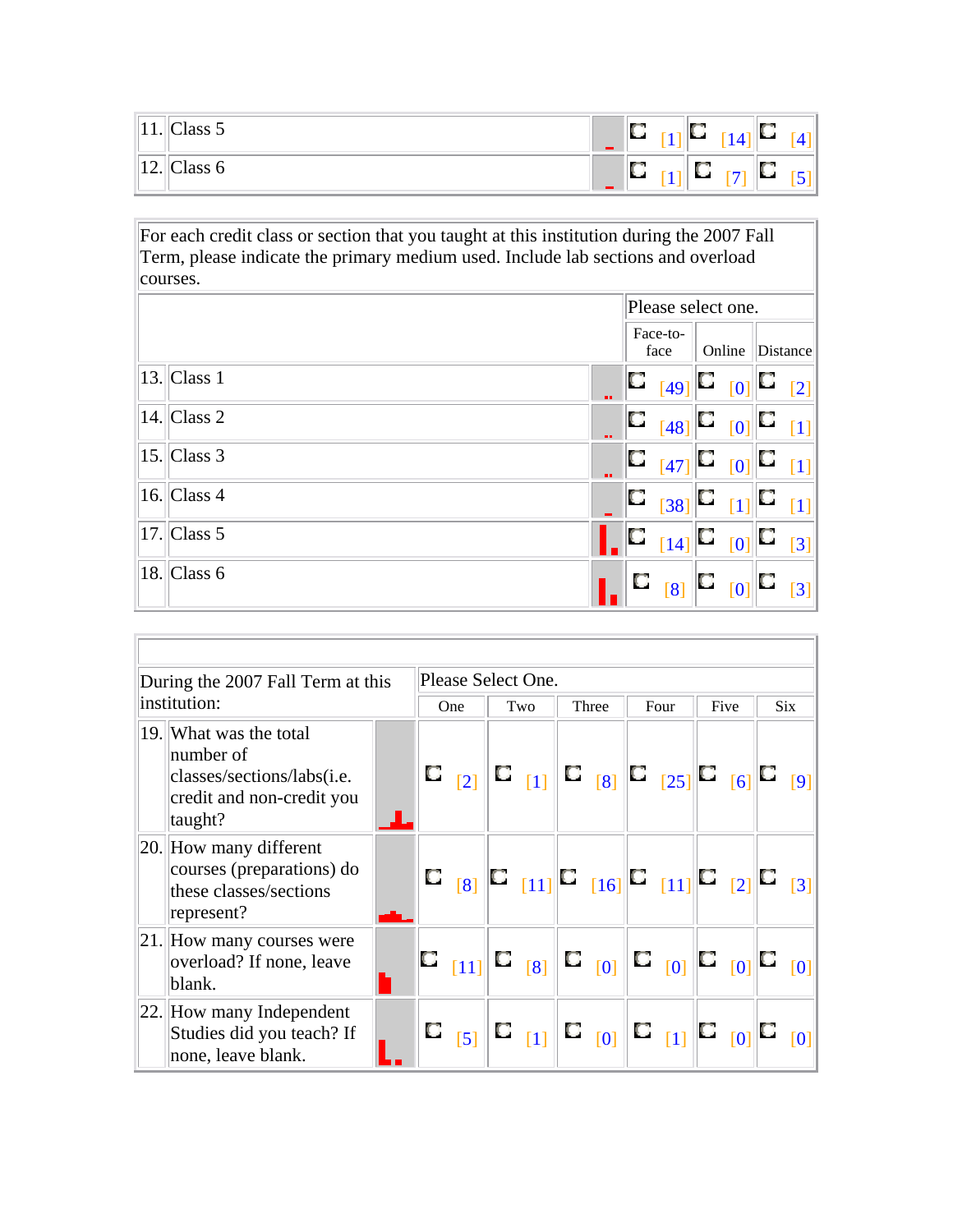|              | Please Select One.<br>During the 2007 Fall Term at this                    |  |  |         |       |  |  |       |  |         |  |           |         |  |
|--------------|----------------------------------------------------------------------------|--|--|---------|-------|--|--|-------|--|---------|--|-----------|---------|--|
| institution: |                                                                            |  |  | $1 - 3$ | $4-6$ |  |  | $7-9$ |  | $10-12$ |  | $13 - 15$ | $16-18$ |  |
|              | [23.] How many credit hours did<br>$ $ you teach?                          |  |  |         |       |  |  |       |  |         |  |           |         |  |
|              | $ 24 $ Of those, how many were<br>overload hours? If none,<br>leave blank. |  |  |         |       |  |  |       |  |         |  |           |         |  |

25. What was the total number of students you taught during the 2007 Fall Term?

[74] [Around 70] [53] [120] [80-100] [80] [200 plus] [88] [78] [35] [100] [58] [90] [77] [18] [84] [85] [21] [46] [approximately 100] [120] [82] [90] [31] [85] [42] [57] [Approximately 100] [around 100] [42] [33] [about 55 at the start of the semester] [Eight-five.]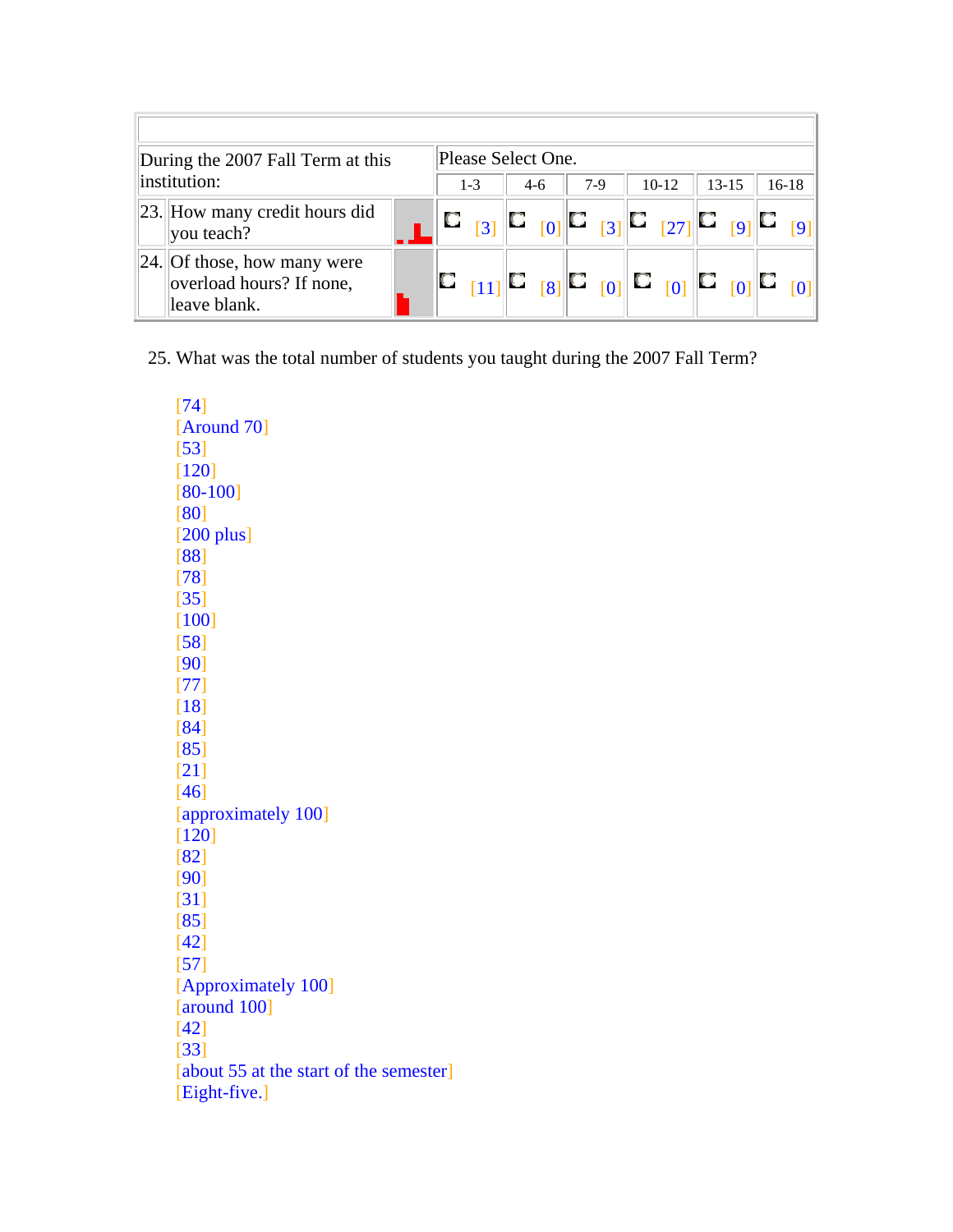| [47]                    |
|-------------------------|
| <b>Between 100-1151</b> |
| [103]                   |
| [60]                    |
| [67]                    |
| $\lceil 72 \rceil$      |
| [80]                    |
| [90]                    |
| [115]                   |
| [65]                    |
| [71]                    |
| [96]                    |
| [59]                    |
| [67]                    |
| [50]                    |
| [101]                   |
| $ $ approx 85 $ $       |

26. Of the total number of students you taught during the 2007 Fall Term, how many were overload?

[0] [0] [18] [none] [0] [thirty] [0] [10] [0] [0] [0]  $[12]$ [0]  $[16]$ [none] [0] [None] [none] [0] [0] [20] [none] [0] [None] [1]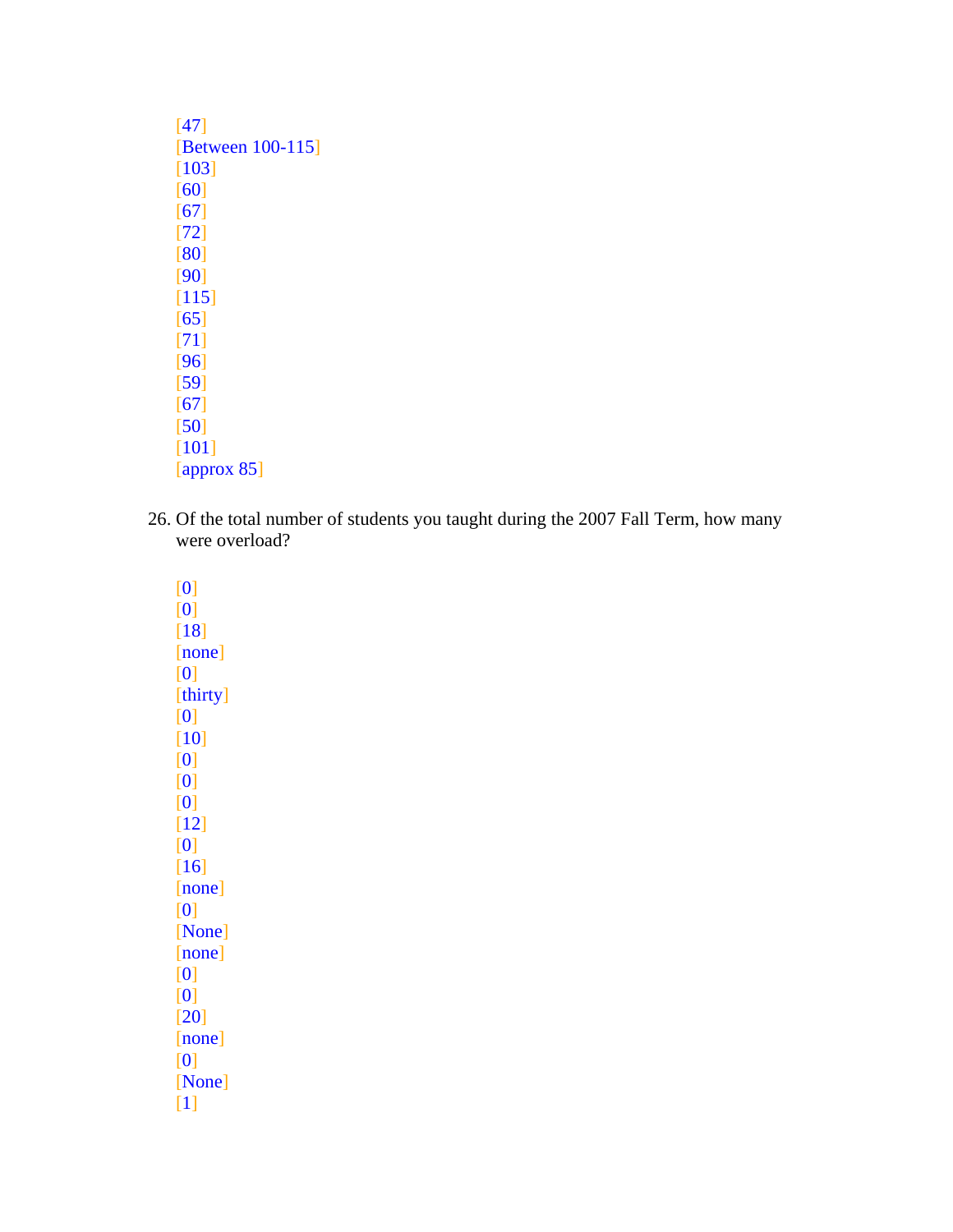| Œ                            |
|------------------------------|
| 351                          |
| none                         |
| Юr                           |
| nor<br>е                     |
| Ю                            |
| <u>ione</u>                  |
|                              |
| 0                            |
| 19                           |
| [3]                          |
| $\lceil 38 \rceil$           |
| [15                          |
| [18                          |
| $\left\lceil 48\right\rceil$ |
| Ю                            |
| 401                          |
| 0                            |
| $\lceil 16 \rceil$           |
| [7                           |

For each credit class or section that you taught at this institution during the 2007 Fall Term, please indicate the primary instructional method used. Include lab sections and overload courses.

|                        | Select one. |                            |                                                                                                                                                           |   |                                                        |   |                                                        |
|------------------------|-------------|----------------------------|-----------------------------------------------------------------------------------------------------------------------------------------------------------|---|--------------------------------------------------------|---|--------------------------------------------------------|
|                        |             |                            |                                                                                                                                                           |   | Lab,<br>clinic,<br>studio,<br><sub>or</sub><br>problem |   | Apprenticeship,<br>internship, field<br>work, or field |
|                        |             | Lecture/Discussion Seminar |                                                                                                                                                           |   | session                                                |   | trips                                                  |
| $ 27 $ Class 1         |             | $\Box$ [51]                |                                                                                                                                                           |   |                                                        | O | [0]                                                    |
| $ 28$ . Class 2        |             | $\Box$ $[44]$              | $\begin{bmatrix} \square & \phantom{\square} 0 \end{bmatrix}^{\!\top\!}$                                                                                  | D | $\lceil 3 \rceil$                                      |   | $\Box_{[0]}$                                           |
| $ 29 $ Class 3         |             | $\Box$ [44]                | $\begin{array}{ c c c c }\n\hline\nC & 11 & C & 21\n\end{array}$                                                                                          |   |                                                        |   | $\Box_{\quad [0]}$                                     |
| $ 30.  $ Class 4       |             | $\Box$ [32]                | $\begin{bmatrix} \mathbb{C} & \begin{bmatrix} 0 \end{bmatrix} & \begin{bmatrix} \mathbb{C} & \begin{bmatrix} 6 \end{bmatrix} \end{bmatrix} \end{bmatrix}$ |   |                                                        |   | $\Box$ $_{[0]}$                                        |
| $ 31. \text{Class } 5$ |             | $\Box$ [12]                | $\mathbf{C}$ $_{[0]}$ $\mathbf{C}$                                                                                                                        |   | $[4]$                                                  | О | [0]                                                    |
| $ 32 $ Class 6         | O           | $\lceil 4 \rceil$          | $\begin{bmatrix} \textbf{C} & \textbf{I} \end{bmatrix}$                                                                                                   | O | [4]                                                    |   | $\lceil 2 \rceil$                                      |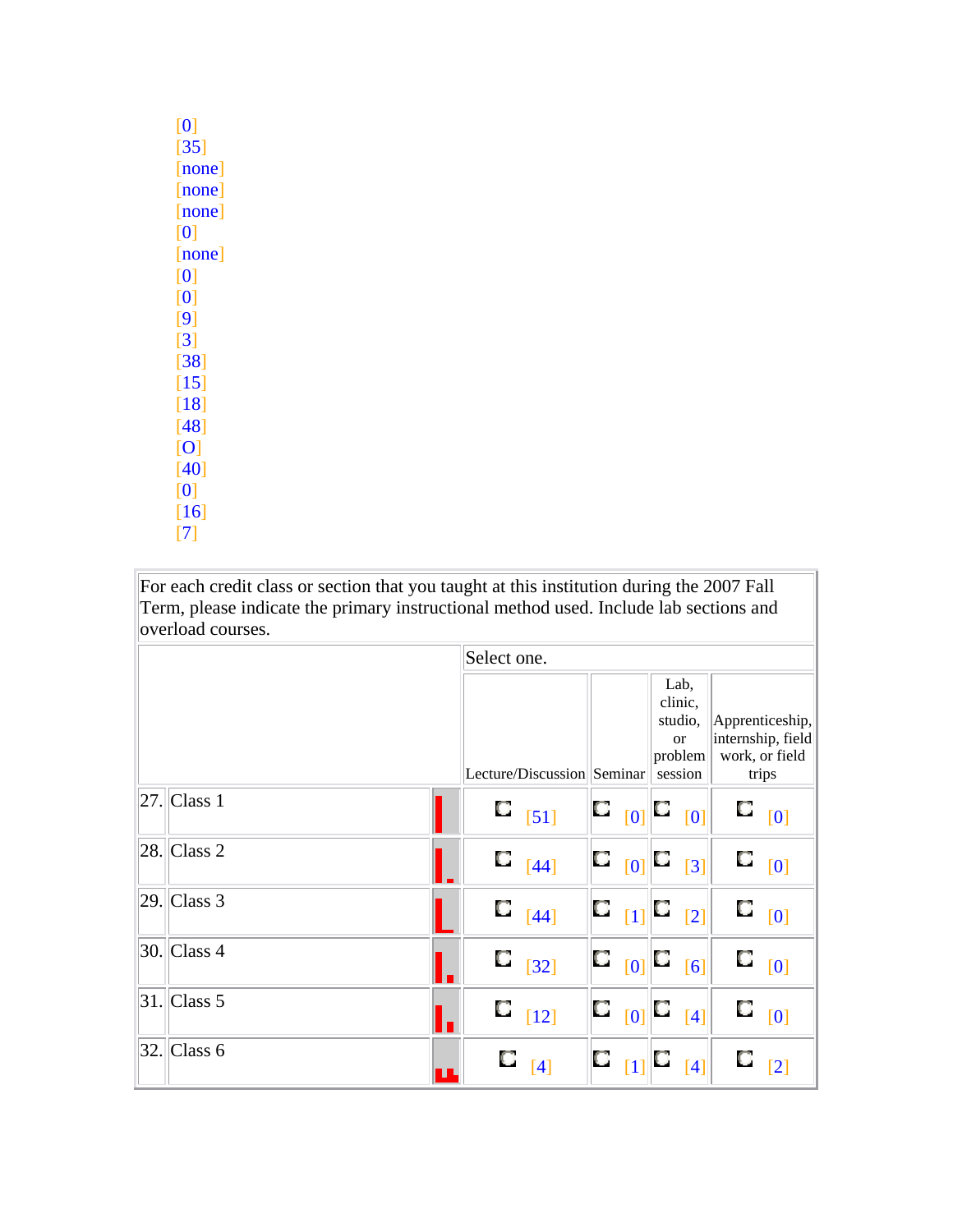|                                                                                                                                                                                                     |  |            | Please choose yes or no.                                                                                                       |  |
|-----------------------------------------------------------------------------------------------------------------------------------------------------------------------------------------------------|--|------------|--------------------------------------------------------------------------------------------------------------------------------|--|
|                                                                                                                                                                                                     |  | <b>Yes</b> | N <sub>0</sub>                                                                                                                 |  |
| 33. During the 2007 Fall Term, were you engaged in any<br>professional research, proposal writing, creative<br>writing, or creative works (either funded or non-<br>funded)?                        |  |            | $\mathbb{E}_{[40]}$ $\mathbb{E}_{[11]}$ $\mathbb{E}_{[}$                                                                       |  |
| 34. During the 2007 Fall Term were you engaged in any<br>funded research or funded creative work? Include any<br>grants, contracts, or institutional awards. Do not<br>include consulting services. |  |            | $\begin{array}{c} \mathbf{C} \\ \hline \mathbf{[9]}\end{array} \begin{array}{c} \mathbf{C} \\ \hline \mathbf{[42]}\end{array}$ |  |
| 35. During the 2007 Fall Term, were you a principal<br>investigator (PI) or co-principal investigator (Co-PI)<br>for any grants or contracts?                                                       |  |            | $\Box$ $_{[8]}$ $\Box$ $_{[43]}$ $\Box$                                                                                        |  |

|                                                                                                                                                                                                                                    |  |                          | Please choose one.                                                 |                                      |                                                                           |                   |
|------------------------------------------------------------------------------------------------------------------------------------------------------------------------------------------------------------------------------------|--|--------------------------|--------------------------------------------------------------------|--------------------------------------|---------------------------------------------------------------------------|-------------------|
|                                                                                                                                                                                                                                    |  | <b>Basic</b><br>research | Applied<br>$\alpha$<br>policy-<br>oriented<br>$\alpha$<br>analysis | Literary,<br>$\alpha$<br>exhibitions | research   performance,   Program/Curriculum<br>design and<br>development | Other             |
| 36. During the 2007 Fall<br>Term, if you were<br>engaged in any<br>professional research,<br>proposal writing,<br>creative writing, or<br>creative works (either<br>funded or non-funded),<br>how would you describe<br>your work? |  |                          | $\begin{bmatrix} 1 & 0 \\ 0 & 0 \end{bmatrix}$                     | $\Box$ $[7]$                         | $\Box$ [6]                                                                | $\lceil 3 \rceil$ |

- 37. During the 2007 Fall Term, if you were engaged in funded research, from which of the following sources did you receive funding? Choose all that apply.
	- $\Box$  [8] This institution
	- $\Box$  [4] Foundation or other nonprofit organization
	- $\Box$  [3] For profit business or industry in the private sector
	- $\Box$  [2] State or local government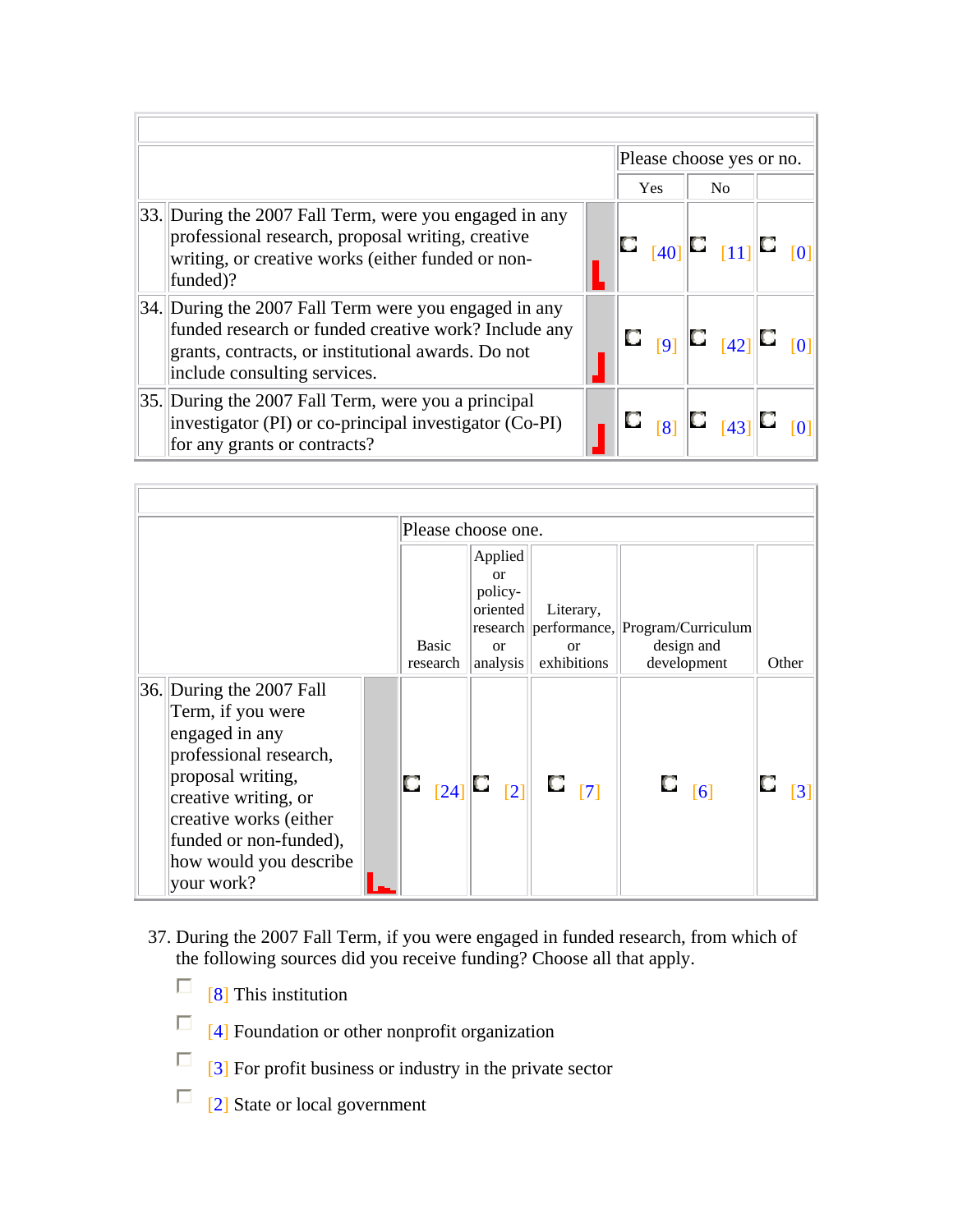$\Box$  [3] Federal Government

- $\Box$  [0] Other
- 38. On average, how many hours per week did you spend in all paid activities at this institution(e.g., teaching, clinical service, class preparation, research, administration) during the 2007 Fall Term? Please choose one.
	- $\Box$  [2] 0-10  $\Box$   $[0]$  11-20  $\Box$  [0] 21-30  $\Box$  [10] 31-40  $\Box$  [14] 41-50  $\Box$  [14] 51-60  $\Box$  [10] 61-70  $\Box$  [1] 71+
- 39. On average, how many hours per week did you spend in any other paid activities outside this institution (e.g., consulting, working on other jobs) during the 2007 Fall Term? Please choose one.
	- $\Box$  [45] 0-5
	- $\Box$  [6] 6-10
	- $\Box$  [0] 11-15
	- $\Box$  [0] 16-20
	- $\Box$   $[0]$  21-25
	- $\Box$  [0] 26-30
	- $\Box$  [0] 31-35
	- $\Box$  [0] 36+
- 40. On average, how many hours per week did you spend in unpaid (pro bono) professional service activities outside this institution during the 2007 Fall Term? Please choose one.

 $\Box$  [32] 0-5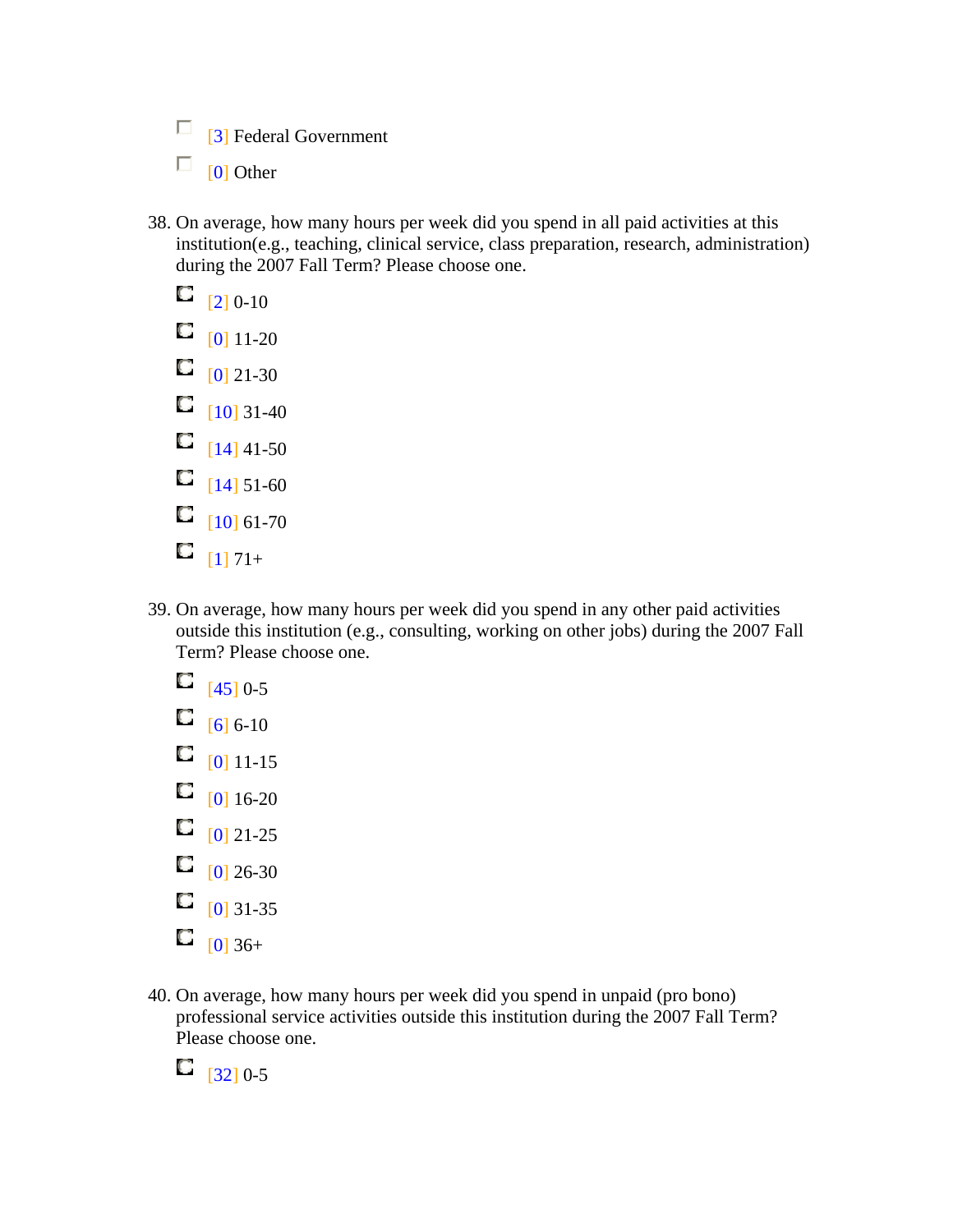- $\Box$  [15] 6-10  $\Box$  [2] 11-15  $\Box$  [1] 16-20  $\Box$  [0] 21-25  $\Box$  [0] 26-30  $\Box$  [0] 31-35  $\Box$  [0] 36+
- 41. Approximately how many hours per week did you spend communicating with students using e-mail during the 2007 Fall Term? Please choose one.
	- $\Box$  [25] 0-5  $\Box$  [19] 6-10  $\Box$  [5] 11-15  $\Box$  [1] 16-20  $\Box$  [1] 21-25  $\Box$  [0] 26-30  $\Box$  [0] 31-35
	- $\Box$  [0] 36+
- 42. On average, how many contact hours per week did you spend with the students you were assigned to advise? If you have no advisees, leave blank.
	- $\Box$  [14] 0-5
	- $\Box$  [10] 6-10
	- $\Box$  [2] 11-15
	- $\Box$  [1] 16-20
	- $\Box$  [1] 21-25
	- $\Box$  [0] 26-30
	- $\Box$  [0] 31-35
	- $\Box$  [0] 36+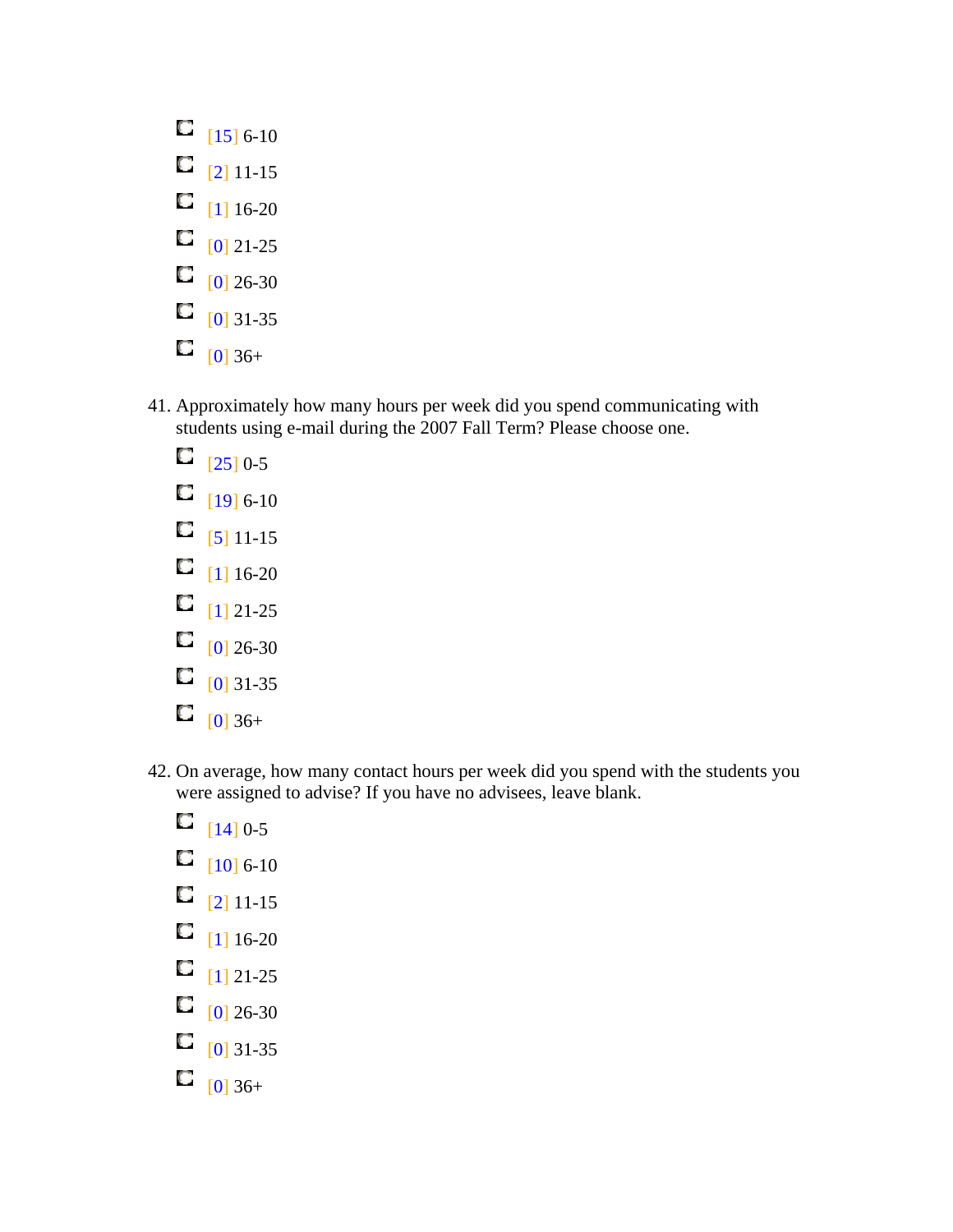- 43. On average, how many hours per week did you spend on committee work?
	- $\Box$  [35] 0-5
	- $\Box$  [10] 6-10
	- $\Box$  [4] 11-15
	- $\Box$  [1] 16-20
	- $\Box$   $[0]$  21-25
	- $\Box$  [0] 26-30
	- $\Box$  [0] 31-35
	- $\Box$  [0] 36+
- 44. During the 2007 Fall Term, how many regularly scheduled office hours did you have per week?
	- $\Box$  [0] 1
	- $\Box$  [0] 2
	- $\Box$  [4] 3
	- $\Box$  [10] 4
	- $\Box$  [6] 5
	- $\Box$  [10] 6
	- $\Box$  [1] 7
	- $\Box$  [18] 8+

45. During the Fall 2007 Term, what did you use Blackboard for? Choose all that apply.

- $\Box$  [34] To post general class information (e.g., syllabus and office hours)
- $\Box$  [30] To post information on homework assignments or readings
- $\Box$  [9] To post practice exams/exercises that provide immediate scoring
- $\Box$  [17] To post exams or exam results
- $\Box$  [19] To provide links to other information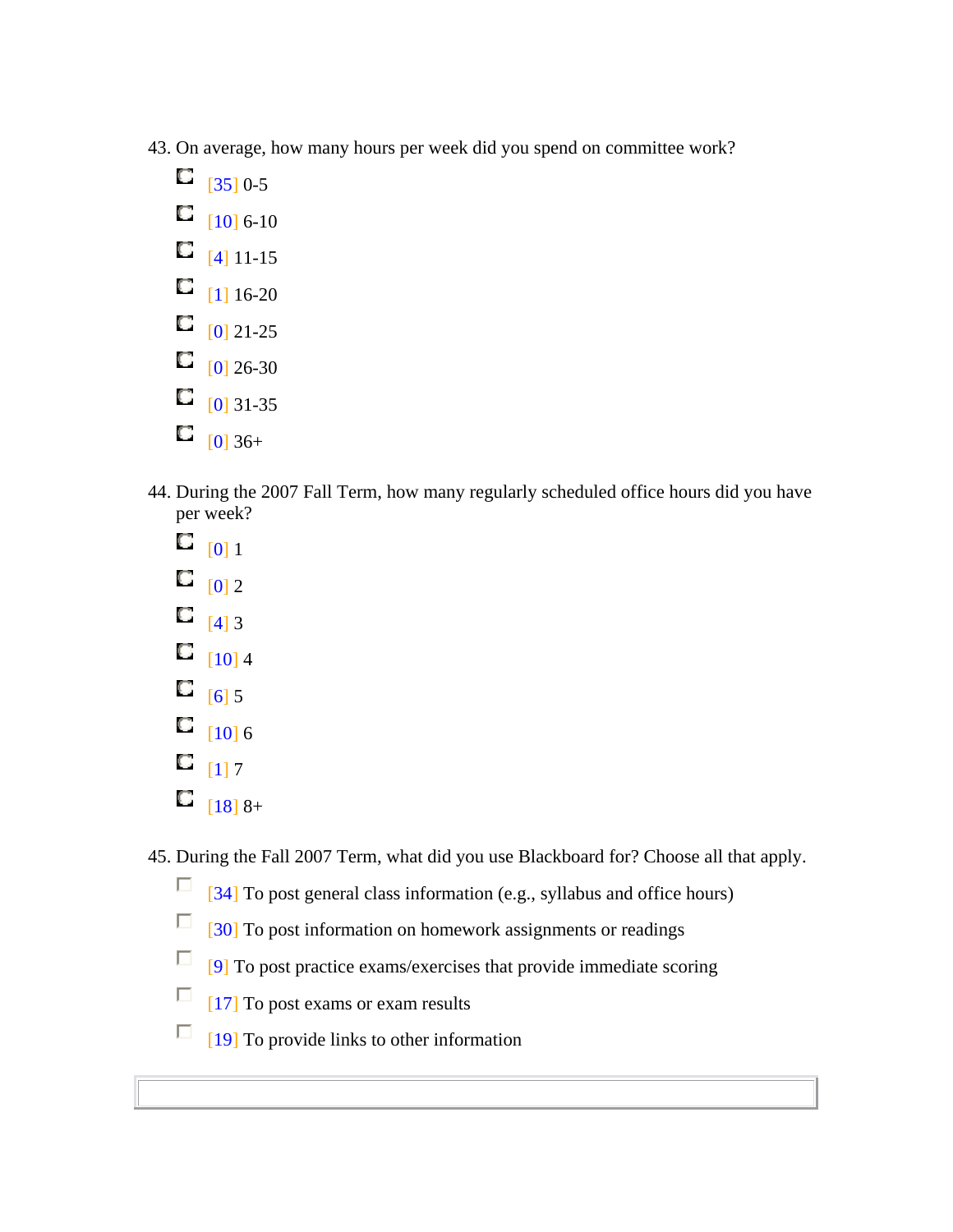| During the 2007 Fall Term,                                                                                             |  | Please select one. |                                                                                                                                        |                |   |                |   |   |
|------------------------------------------------------------------------------------------------------------------------|--|--------------------|----------------------------------------------------------------------------------------------------------------------------------------|----------------|---|----------------|---|---|
| how many of each of the<br>following types of<br>administrative committees did<br>you serve on at this<br>institution? |  | $\Omega$           | $\mathbf{1}$                                                                                                                           | $\mathfrak{D}$ | 3 | $\overline{4}$ | 5 | 6 |
| 46. Curriculum<br>Committees                                                                                           |  |                    |                                                                                                                                        |                |   |                |   |   |
| 47. Personnel<br>Committees (e.g.,<br>search or<br>recruitment)                                                        |  |                    |                                                                                                                                        |                |   |                |   |   |
| $ 48. $ Governance<br>Committees (e.g.,<br>faculty senate,<br>student retention,<br>budget, or<br>admissions)          |  |                    |                                                                                                                                        |                |   |                |   |   |
| 49. Institutional<br>Committee                                                                                         |  |                    | $\mathbf{C}_{-[8]}$ $\mathbf{C}_{[18]}$ $\mathbf{C}_{[9]}$ $\mathbf{C}_{[7]}$ $\mathbf{C}_{[3]}$ $\mathbf{C}_{[1]}$ $\mathbf{C}_{[1]}$ |                |   |                |   |   |

Please allocate your total actual work time in the 2007 Fall Term into several categories. We realize the categories are not mutually exclusive (e.g., research may include teaching; preparing a course may be part of professional growth). We ask, however, that you allocate as best you can the percentage of your time spent in activities whose primary focus falls within the indicated categories. Please be sure that the total of the percentages you provide across the five categories below add up to approximately 100%.

|                                                                                                                                                                                                                                                                                  |  |         |        |        | % of Work Time Spent. Please select one for each category.                                                                                     |        |        |                |
|----------------------------------------------------------------------------------------------------------------------------------------------------------------------------------------------------------------------------------------------------------------------------------|--|---------|--------|--------|------------------------------------------------------------------------------------------------------------------------------------------------|--------|--------|----------------|
|                                                                                                                                                                                                                                                                                  |  | $0-15%$ | 16-30% | 31-45% | 46-60%                                                                                                                                         | 61-75% | 76-90% | $91 -$<br>100% |
| $ 50.  $ Teaching<br>Undergraduate<br>Students (including<br>teaching; grading<br>papers; preparing<br>courses; developing<br>new curricula;<br>advising or<br>supervising students;<br>supervising student<br>teachers and interns;<br>working with student<br>organizations or |  |         |        |        | $\mathbf{C}_{-[2]} \ \mathbf{C}_{-[1]} \ \mathbf{C}_{-[2]} \ \mathbf{C}_{-[10]} \ \mathbf{C}_{-[17]} \ \mathbf{C}_{-[16]} \ \mathbf{C}_{-11]}$ |        |        |                |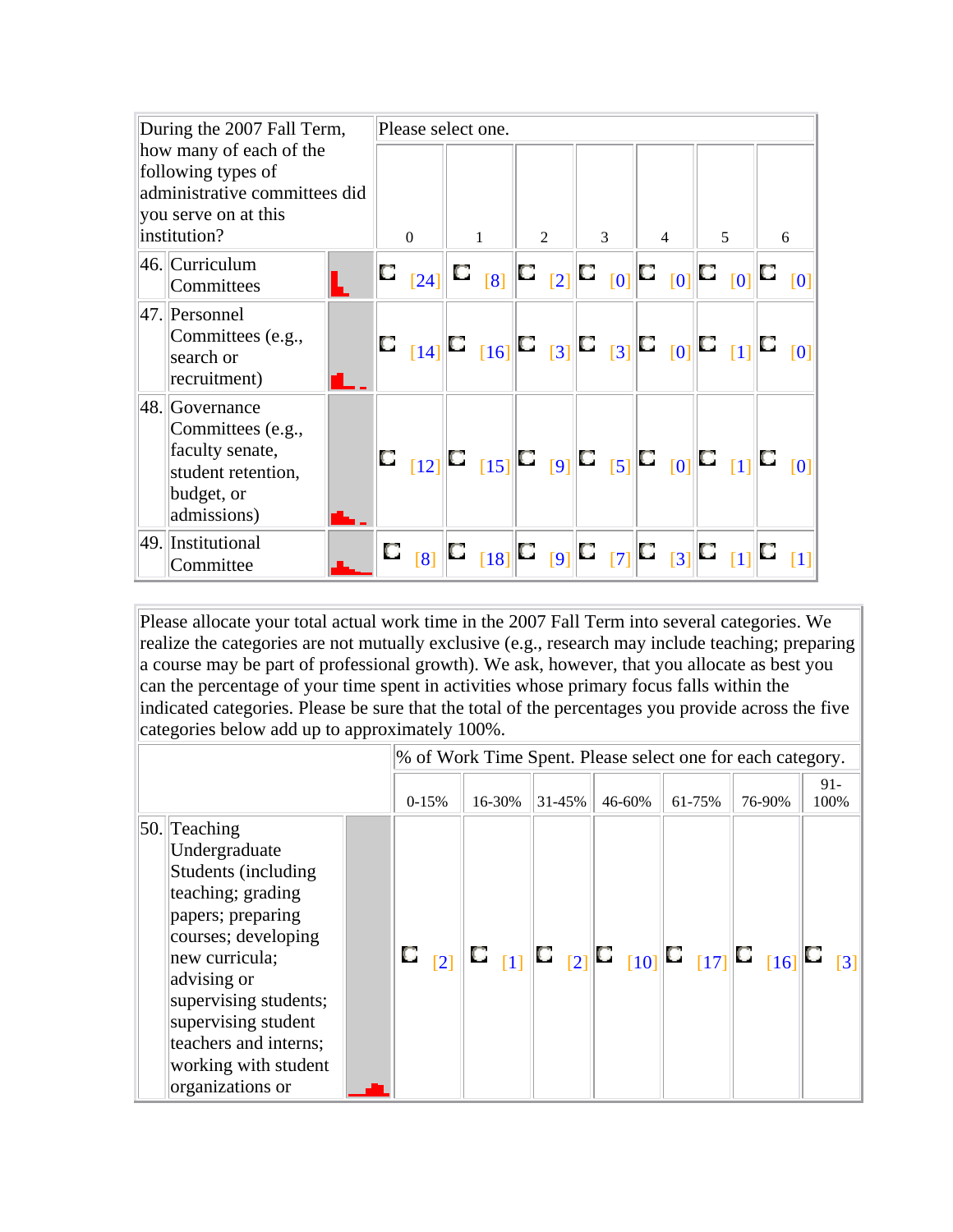| intramural athletics).                                                                                                                                                                                                                                                                                                                |  |                                                                                                                                                                                                                                                                                                                                                                                          |  |  |  |  |                    |                 |
|---------------------------------------------------------------------------------------------------------------------------------------------------------------------------------------------------------------------------------------------------------------------------------------------------------------------------------------|--|------------------------------------------------------------------------------------------------------------------------------------------------------------------------------------------------------------------------------------------------------------------------------------------------------------------------------------------------------------------------------------------|--|--|--|--|--------------------|-----------------|
| 51. Research/Scholarship<br>(including research;<br>reviewing or<br>preparing articles or<br>books; attending or<br>preparing for<br>professional meetings<br>or conferences;<br>reviewing proposals;<br>seeking outside<br>funding; giving<br>performances or<br>exhibitions in the fine<br>or applied arts; or<br>giving speeches). |  | $\begin{array}{ c c c c c }\n\hline\n\text{C} & \text{[26]} & \text{[14]} & \text{[5]} & \text{[6] } & \text{[7] } & \text{[8] } & \text{[9] } & \text{[16] } & \text{[17] } & \text{[18] } & \text{[19] } & \text{[19] } & \text{[10] } & \text{[10] } & \text{[11] } & \text{[16] } & \text{[17] } & \text{[18] } & \text{[19] } & \text{[19] } & \text{[10] } & \text{[10] } & \text$ |  |  |  |  |                    |                 |
| 52. Professional Growth<br>(including taking)<br>courses; pursuing an<br>advanced degree;<br>other professional<br>development<br>activities; such as<br>practice or activities to<br>remain current in your<br>field).                                                                                                               |  |                                                                                                                                                                                                                                                                                                                                                                                          |  |  |  |  |                    |                 |
| 53. Administration<br>(including)<br>departmental or<br>institution-wide<br>meetings or<br>committee work).                                                                                                                                                                                                                           |  |                                                                                                                                                                                                                                                                                                                                                                                          |  |  |  |  | $\Box_{\quad [0]}$ | $\Box$ $_{[0]}$ |
| 54. Service (including<br>providing legal or<br>medical services or<br>psychological<br>counseling to clients<br>or patients; paid or<br>unpaid community or<br>public service; service<br>to professional<br>societies/associations).                                                                                                |  |                                                                                                                                                                                                                                                                                                                                                                                          |  |  |  |  |                    |                 |

Please allocate your total preferred work time in the 2007 Fall Term into several categories. We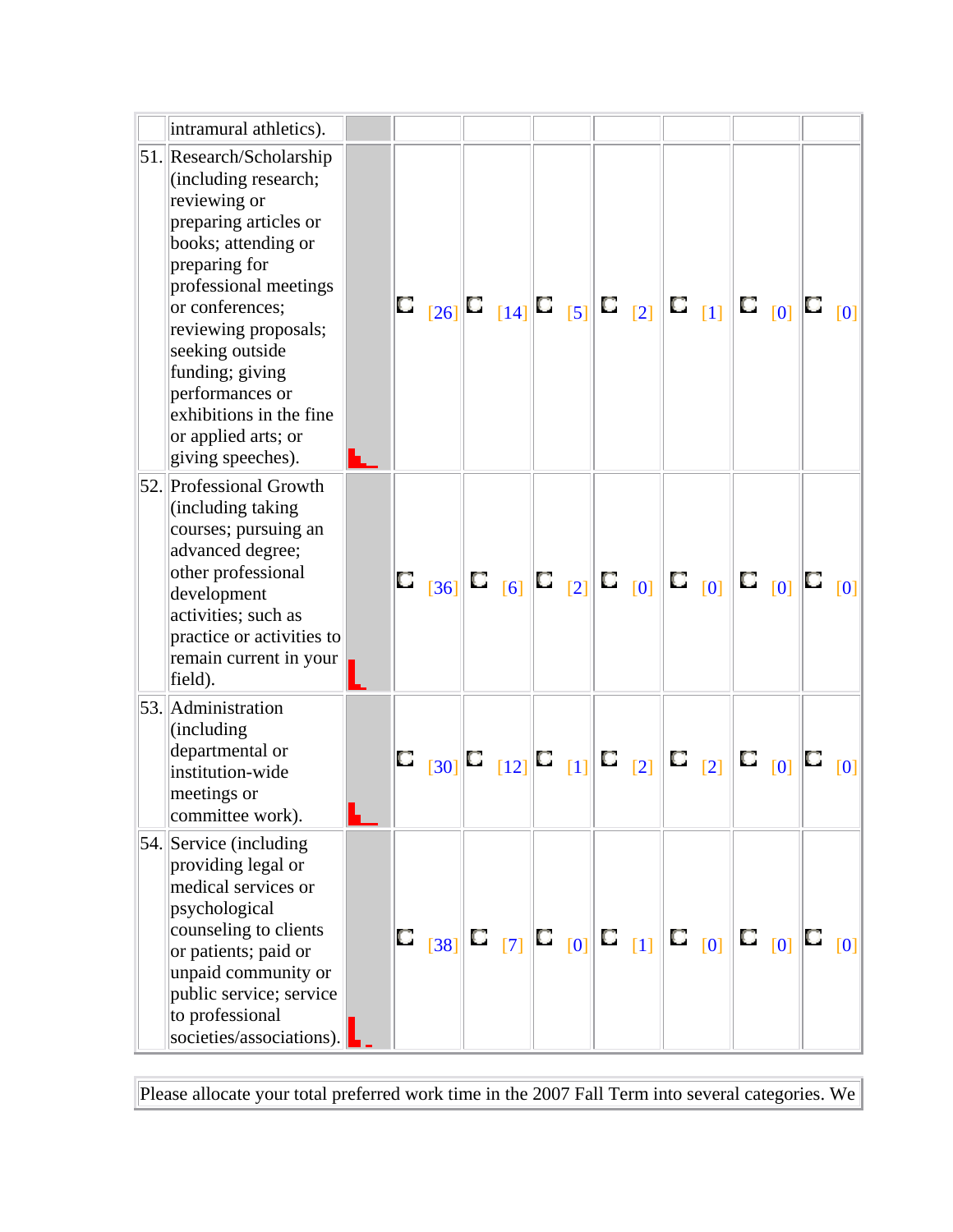realize the categories are not mutually exclusive (e.g., research may include teaching; preparing a course may be part of professional growth). We ask, however, that you allocate as best you can the percentage of your time spent in activities whose primary focus falls within the indicated categories. Please be sure that the total of the percentages you provide across the five categories below add up to approximately 100%.

|                                                                                                                                                                                                                                                                                                                                       |   | % of Work Time Preferred. Please select one for each<br>category. |                             |        |        |        |        |                   |
|---------------------------------------------------------------------------------------------------------------------------------------------------------------------------------------------------------------------------------------------------------------------------------------------------------------------------------------|---|-------------------------------------------------------------------|-----------------------------|--------|--------|--------|--------|-------------------|
|                                                                                                                                                                                                                                                                                                                                       |   | $0 - 15%$                                                         | 16-30%                      | 31-45% | 46-60% | 61-75% | 76-90% | $91 -$<br>100%    |
| 55. Teaching<br>Undergraduate<br>Students (including<br>teaching; grading<br>papers; preparing<br>courses; developing<br>new curricula;<br>advising or<br>supervising students;<br>supervising student<br>teachers and interns;<br>working with student<br>organizations or<br>intramural athletics).                                 | O | $\lceil 1 \rceil$                                                 | $\mathbf{C}_{\mathbf{[3]}}$ |        |        |        |        | $\lceil 2 \rceil$ |
| 56. Research/Scholarship<br>(including research;<br>reviewing or<br>preparing articles or<br>books; attending or<br>preparing for<br>professional meetings<br>or conferences;<br>reviewing proposals;<br>seeking outside<br>funding; giving<br>performances or<br>exhibitions in the fine<br>or applied arts; or<br>giving speeches). |   |                                                                   |                             |        |        |        |        |                   |
| 57. Professional Growth<br>(including taking)<br>courses; pursuing an<br>advanced degree;<br>other professional<br>development<br>activities; such as                                                                                                                                                                                 |   |                                                                   |                             |        |        |        |        | [0]               |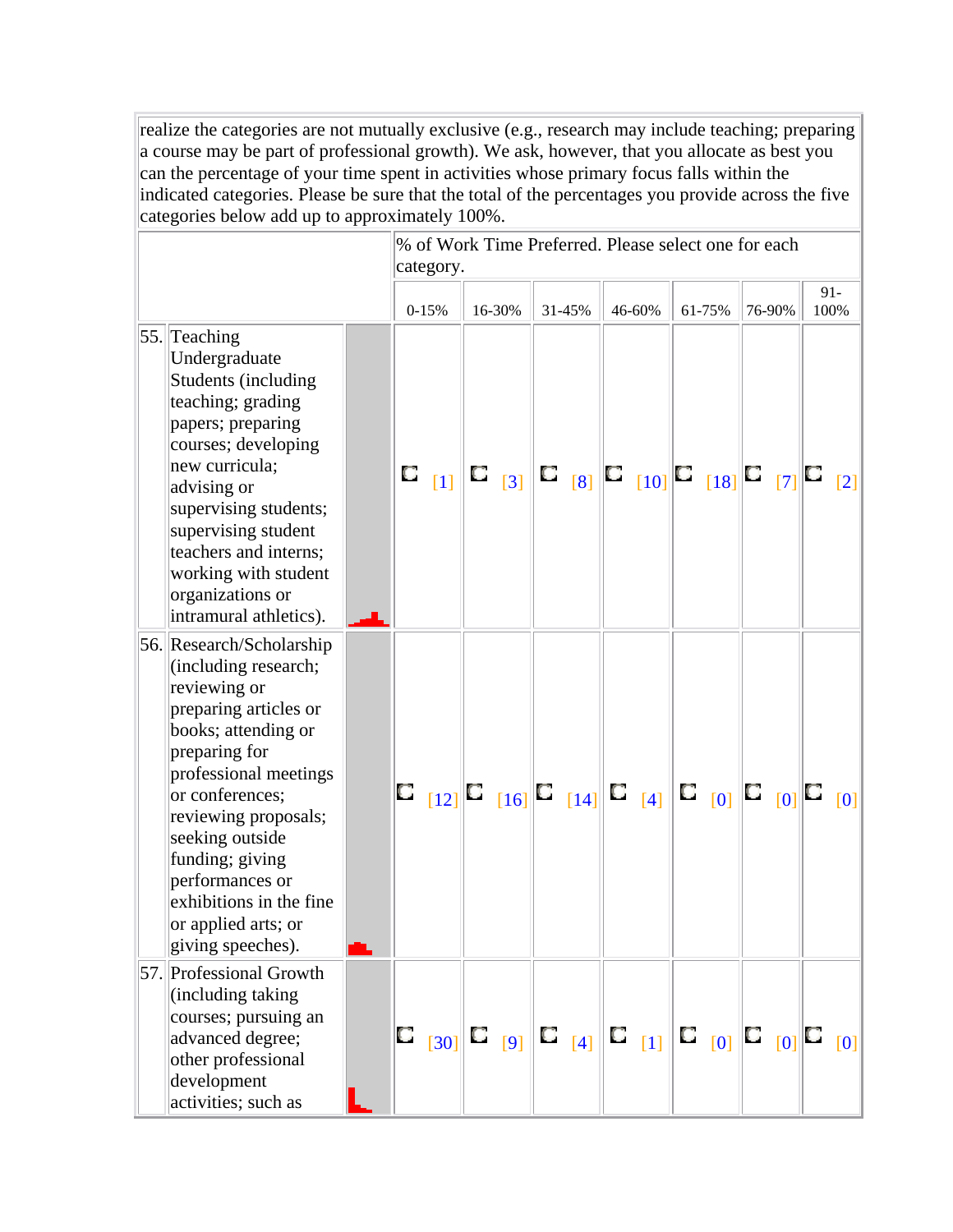| practice or activities to<br>remain current in your<br>field).                                                                                                                                                                            |  |                     |  |  |                                                                                                           |  |  |  |
|-------------------------------------------------------------------------------------------------------------------------------------------------------------------------------------------------------------------------------------------|--|---------------------|--|--|-----------------------------------------------------------------------------------------------------------|--|--|--|
| 58. Administration<br>(including)<br>departmental or<br>institution-wide<br>meetings or<br>committee work).                                                                                                                               |  |                     |  |  |                                                                                                           |  |  |  |
| $ 59 $ Service (including<br>providing legal or<br>medical services or<br>psychological<br>counseling to clients<br>or patients; paid or<br>unpaid community or<br>public service; service<br>to professional<br>societies/associations). |  | $\mathbb{E}_{[36]}$ |  |  | $\mathbf{C}_{-[8]} \mathbf{C}_{-[2]} \mathbf{C}_{[0]} \mathbf{C}_{[0]} \mathbf{C}_{[0]} \mathbf{C}_{[0]}$ |  |  |  |

How would you rate each of the following facilities or resources that were available for your own use during the 2007 Fall Term?

I

|                                                             |   | Please select one. |            |                                                                                                                                                                                                                                                         |                    |   |                    |                                                  |
|-------------------------------------------------------------|---|--------------------|------------|---------------------------------------------------------------------------------------------------------------------------------------------------------------------------------------------------------------------------------------------------------|--------------------|---|--------------------|--------------------------------------------------|
|                                                             |   | Poor               | Fair       | Good                                                                                                                                                                                                                                                    |                    |   | <b>Not</b>         | <b>Not</b><br>Excellent   Available   Applicable |
| 60. Basic research<br>equipment/instruments                 | U | [7]                |            | $\mathbf{C}_{\left[6\right]}$ $\mathbf{C}_{\left[13\right]}$ $\mathbf{C}_{\left[6\right]}$ $\mathbf{C}_{\left[1\right]}$                                                                                                                                |                    |   |                    | $\lceil 17 \rceil$                               |
| 61. Laboratory/research<br>space and supplies               | u | [8]                | $\Box$ [6] | $\mathbf{C}_{-[7]}$                                                                                                                                                                                                                                     | $\Box$ $[3]$       | Q | [0]                | $[27]$                                           |
| 62. Personal computers<br>and local networks                | O | $\lceil 2 \rceil$  | $\Box$ [4] | $\mathbf{C}_{[21]}$ $\mathbf{C}$                                                                                                                                                                                                                        | $\lceil 24 \rceil$ |   | $\Box_{\quad [0]}$ | [0]                                              |
| 63. Centralized (main<br>frame) computer<br>facilities      | О | [4]                |            | $\mathbf{C}_{[5]}$ $\mathbf{C}_{[16]}$ $\mathbf{C}_{[11]}$ $\mathbf{C}_{[0]}$                                                                                                                                                                           |                    |   |                    | $\lceil 15 \rceil$                               |
| 64. Internet connections                                    | u | [0]                |            |                                                                                                                                                                                                                                                         |                    |   | [0]                | [0]                                              |
| 65. Technical support for<br>computer-related<br>activities | O | $\lceil 2 \rceil$  |            | $\begin{bmatrix} \begin{bmatrix} 1 & 0 \end{bmatrix} & \begin{bmatrix} 1 & 0 \end{bmatrix} & \begin{bmatrix} 1 & 0 \end{bmatrix} \end{bmatrix} \begin{bmatrix} \begin{bmatrix} 1 & 0 \end{bmatrix} & \begin{bmatrix} 1 & 0 \end{bmatrix} \end{bmatrix}$ |                    |   |                    | $\lceil 2 \rceil$                                |
| 66. Audio-visual<br>equipment                               |   | [1]                | [9]        | $\mathbf{C}_{[24]}$ $\mathbf{C}$                                                                                                                                                                                                                        | $\lceil 14 \rceil$ | O | [0]                | $\lceil 3 \rceil$                                |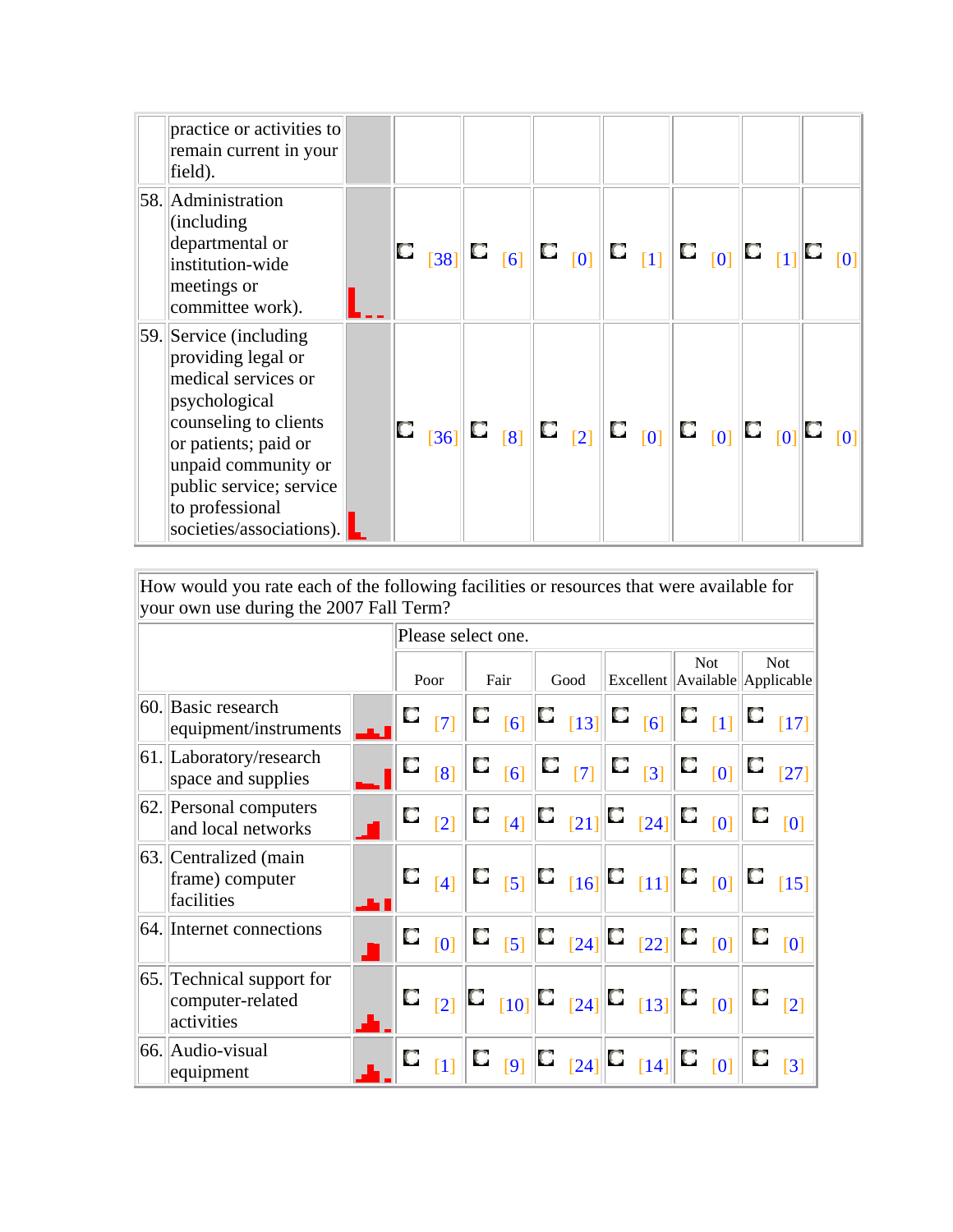| 67. Smart classrooms                |  |                         |  |  | $\begin{bmatrix} \begin{bmatrix} 1 \end{bmatrix} & \begin{bmatrix} 1 \end{bmatrix} & \begin{bmatrix} 1 \end{bmatrix} & \begin{bmatrix} 1 \end{bmatrix} & \begin{bmatrix} 1 \end{bmatrix} & \begin{bmatrix} 1 \end{bmatrix} & \begin{bmatrix} 1 \end{bmatrix} & \begin{bmatrix} 1 \end{bmatrix} & \begin{bmatrix} 1 \end{bmatrix} & \begin{bmatrix} 1 \end{bmatrix} & \begin{bmatrix} 1 \end{bmatrix} & \begin{bmatrix} 1 \end{bmatrix} & \begin{bmatrix} 1 \end{bmatrix} & \begin{bmatrix} 1 \end{bmatrix} & \begin{b$ |  |                                                                                              |
|-------------------------------------|--|-------------------------|--|--|------------------------------------------------------------------------------------------------------------------------------------------------------------------------------------------------------------------------------------------------------------------------------------------------------------------------------------------------------------------------------------------------------------------------------------------------------------------------------------------------------------------------|--|----------------------------------------------------------------------------------------------|
| 68. Classroom space                 |  |                         |  |  | $\mathbf{C}_{[3]}$ $\mathbf{C}_{[15]}$ $\mathbf{C}_{[19]}$ $\mathbf{C}_{[14]}$ $\mathbf{C}_{[0]}$ $\mathbf{C}_{[0]}$                                                                                                                                                                                                                                                                                                                                                                                                   |  |                                                                                              |
| 69. Office space                    |  |                         |  |  | $\mathbf{C}_{[3]}$ $\mathbf{C}_{[14]}$ $\mathbf{C}_{[19]}$ $\mathbf{C}_{[15]}$ $\mathbf{C}_{[0]}$ $\mathbf{C}_{[0]}$                                                                                                                                                                                                                                                                                                                                                                                                   |  |                                                                                              |
| 70. Studio/performance<br>space     |  |                         |  |  |                                                                                                                                                                                                                                                                                                                                                                                                                                                                                                                        |  |                                                                                              |
| 71. Secretarial support             |  | $\Box$ [4]              |  |  |                                                                                                                                                                                                                                                                                                                                                                                                                                                                                                                        |  | $\mathbb{E}_{[4]}[\mathbb{E}_{[13]}] \mathbb{E}_{[16]}[\mathbb{E}_{[4]}] \mathbb{E}_{[10]}]$ |
| $ 72.  $ Library holdings           |  |                         |  |  |                                                                                                                                                                                                                                                                                                                                                                                                                                                                                                                        |  |                                                                                              |
| 73. Blackboard technical<br>support |  | $\mathbf{u}_{\text{H}}$ |  |  | $\begin{bmatrix} \begin{bmatrix} 2 \\ 2 \end{bmatrix} & \begin{bmatrix} 3 \\ 2 \end{bmatrix} & \begin{bmatrix} 15 \\ 21 \end{bmatrix} \end{bmatrix} \begin{bmatrix} \begin{bmatrix} 1 \\ 21 \end{bmatrix} & \begin{bmatrix} 1 \\ 21 \end{bmatrix} \end{bmatrix}$                                                                                                                                                                                                                                                       |  | $\mathbb{C}$ $_{[14]}$                                                                       |

During the past two years, did you use institutional funds for any of the purposes specified below?

|                                                                      |   | Please select one. |               |                                                                                                                                                                                       |               |
|----------------------------------------------------------------------|---|--------------------|---------------|---------------------------------------------------------------------------------------------------------------------------------------------------------------------------------------|---------------|
|                                                                      |   |                    | No.           |                                                                                                                                                                                       | No, don't     |
|                                                                      |   |                    | although      | No, no                                                                                                                                                                                | know if       |
|                                                                      |   |                    | funds<br>were | funds<br>were                                                                                                                                                                         | funds<br>were |
|                                                                      |   | Yes                | available     | available                                                                                                                                                                             | available     |
| 74. Professional association memberships<br>and/or registration fees |   | $\vert 21 \vert$   |               | $\begin{bmatrix} 1 & 1 \end{bmatrix}$ $\begin{bmatrix} 0 & 11 \end{bmatrix}$ $\begin{bmatrix} 1 & 10 \end{bmatrix}$                                                                   |               |
| 75. Professional travel                                              |   |                    |               | $\begin{bmatrix} \Box &_{[31]} \end{bmatrix}$ $\begin{bmatrix} \Box &_{[14]} \end{bmatrix}$ $\begin{bmatrix} \Box &_{[2]} \end{bmatrix}$ $\begin{bmatrix} \Box &_{[4]} \end{bmatrix}$ |               |
| [76.] Training to improve research or teaching<br>skills             |   |                    |               |                                                                                                                                                                                       |               |
| [77.] Release time from teaching                                     | O |                    |               | $\mathbb{E}_{[2]} \mathbb{E}_{[13]} \mathbb{E}_{[18]} \mathbb{E}_{[16]} $                                                                                                             |               |
| 78. Sabbatical leave                                                 |   |                    |               | $\begin{bmatrix} 0 \end{bmatrix}$ $\begin{bmatrix} 0 \\ 16 \end{bmatrix}$ $\begin{bmatrix} 0 \\ 13 \end{bmatrix}$ $\begin{bmatrix} 19 \end{bmatrix}$                                  |               |

#### 79. Comments:

[In regards to number 78, though sabbaticals are available at my institution, I was a junior faculty member at the time, so one wasn't available for me. I am currently the chair of the faculty on my campus, and that activity takes up a considerable portion of my time during the week--at least 30%. I received no course release for this position during the fall semester.]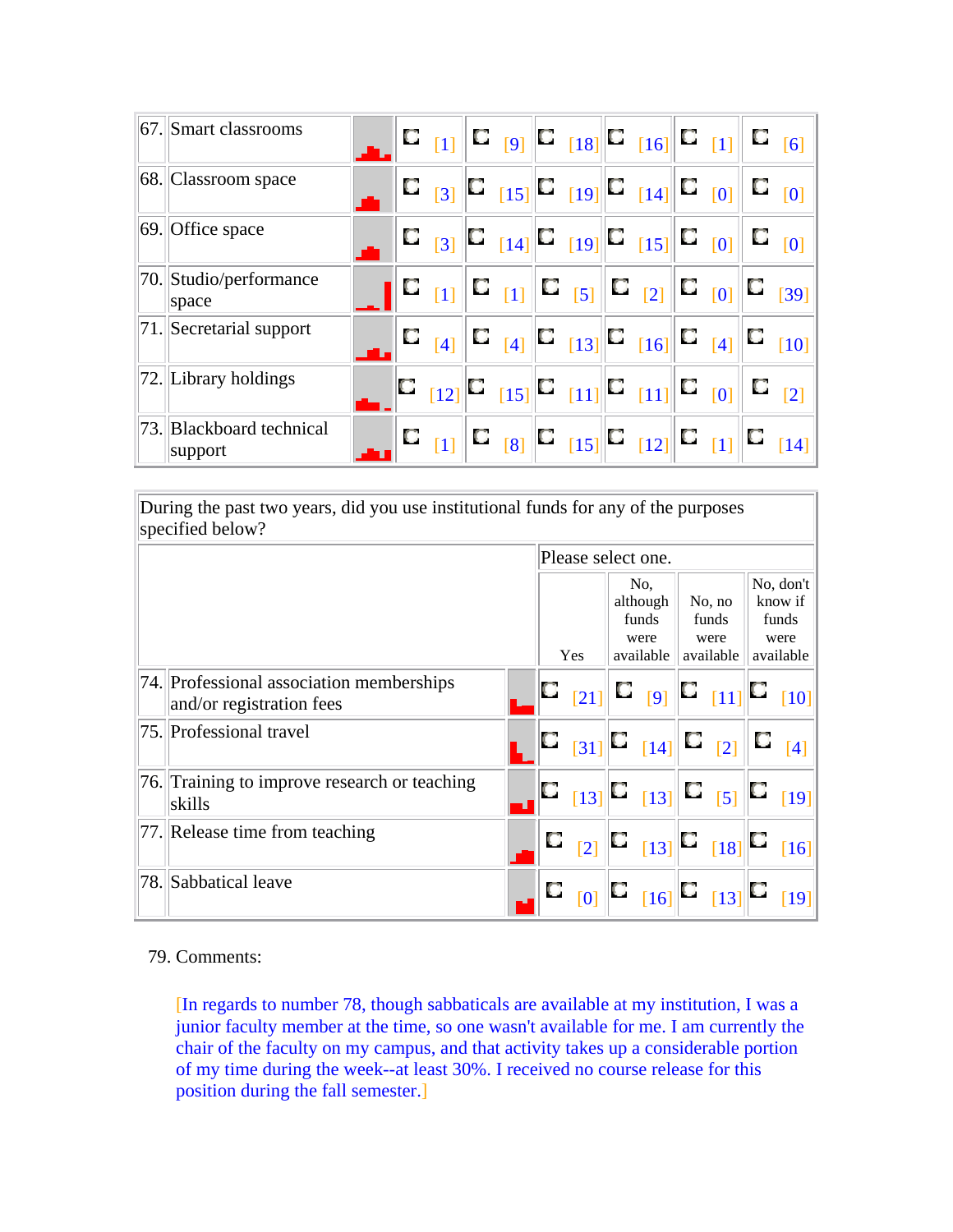[Question 52: My records show some activities which once would have counted as professional growth, but when the University stopped using that category of evaluation, these activities were counted under other headings.] [I am part-time so much of the above does not apply.] [My teaching load is one-half time because I serve as director of a campus program.] [From your examples, I couldn't tell if the committees I serve on are governance or institutional.] [Teaching during the Fall and Spring semesters takes an overwhelming majority of my time (>85%). Service activities (community service, local committees, advising students, training lab assistants, etc.) fill the remaining time. I am finding it impossible to make time for laboratory research during the regular school year. Having the summer off will allow me to "catch up" on research.] [How about a general question as to whether we feel the mandated change in mission emphasis is a welcome change?] [Thank you for the survey. It is set up in a clear, understandable manner.] [not at this time] [All results submitted are in regard to the fall of 2007 only. Not that it matters, but spring 2008 results for the same questions would in general, be much different.]

80. About how long (in minutes) did the completion of this survey take?

[5 minutes] [15]  $[15 \text{ min}]$ [ten] [12] [10 minutes] [20 minutes] [15] [20 minutes] [10] [10] [10] [10] [15] [20 min.] [10 minutes] [10] [I think about 5 minutes - but I had a student come in and talk to me in the middle.] [5-8] [I can not say due to the fact that I was interrupted several times.] [10 minutes] [15] [Less than 10 minutes] [15 minutes]  $\lceil 15 \rceil$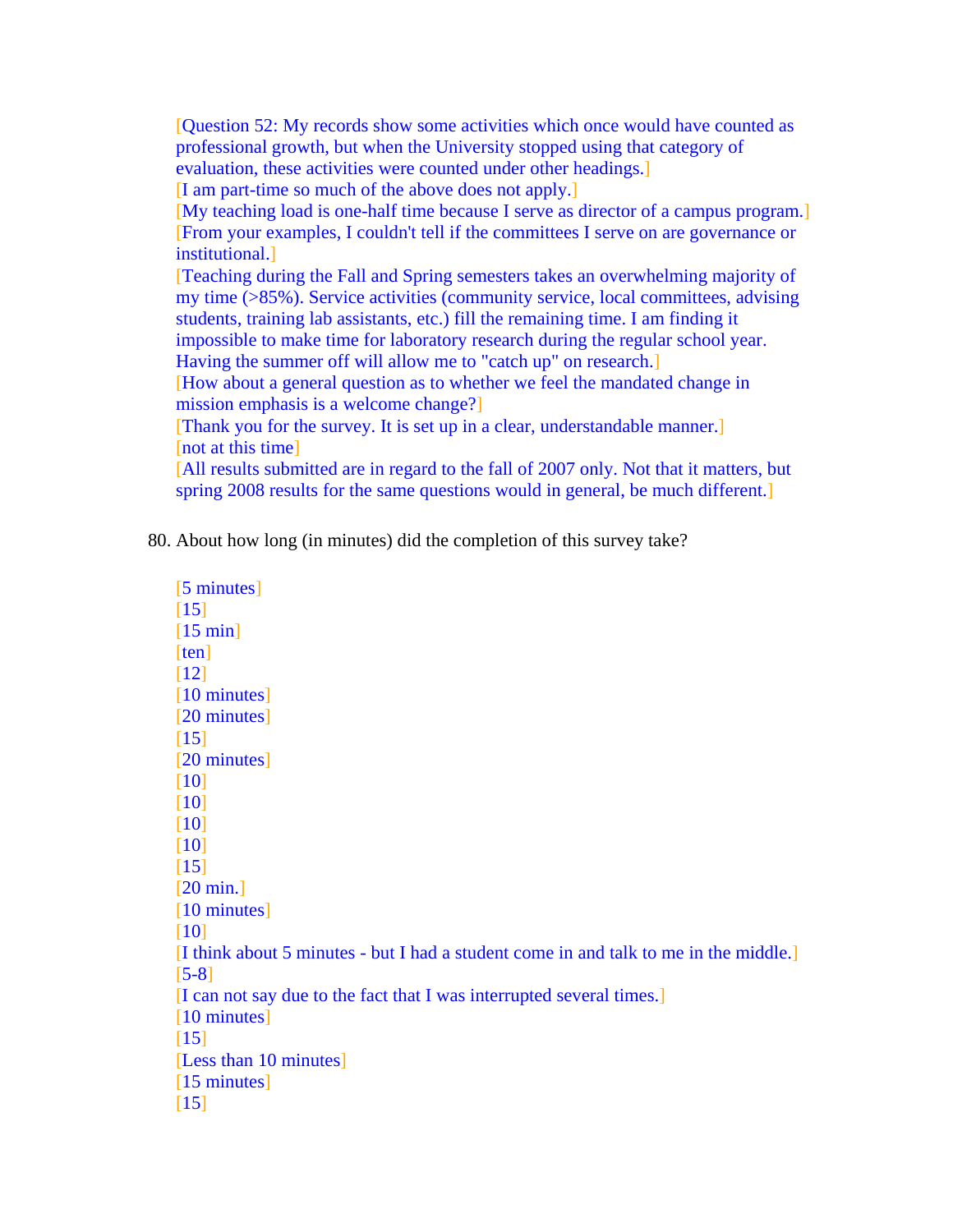| $[15-20]$                                          |
|----------------------------------------------------|
| [10]                                               |
| [I didn't really pay attention to when I started.] |
| [Ten.]                                             |
| [20]                                               |
| [10]                                               |
| [20]                                               |
| [20 minutes]                                       |
| [15 Minutes]                                       |
| [15]                                               |
| [10]                                               |
| [45]                                               |
| [25 min]                                           |
| $[5 \text{ minutes}$ ?]                            |
| $[15 \text{ minutes}]$                             |
| [30]                                               |
| $\lceil 15 \rceil$                                 |
| [10]                                               |
| [12]                                               |
| [20]                                               |
| [8 minutes]                                        |

|                                                                                     | Continuing<br>Ed. | Lancaster Salkehatchie Sumter                                                                                                                                                       | Union |
|-------------------------------------------------------------------------------------|-------------------|-------------------------------------------------------------------------------------------------------------------------------------------------------------------------------------|-------|
| 81. Which location best describes<br>where you perform your<br>professional duties? | $\lceil 3 \rceil$ | $\begin{bmatrix} 25 \end{bmatrix}$ $\begin{bmatrix} \mathbf{C} \\ 10 \end{bmatrix}$ $\begin{bmatrix} \mathbf{C} \\ 9 \end{bmatrix}$ $\begin{bmatrix} \mathbf{C} \\ 0 \end{bmatrix}$ |       |

**End of Survey**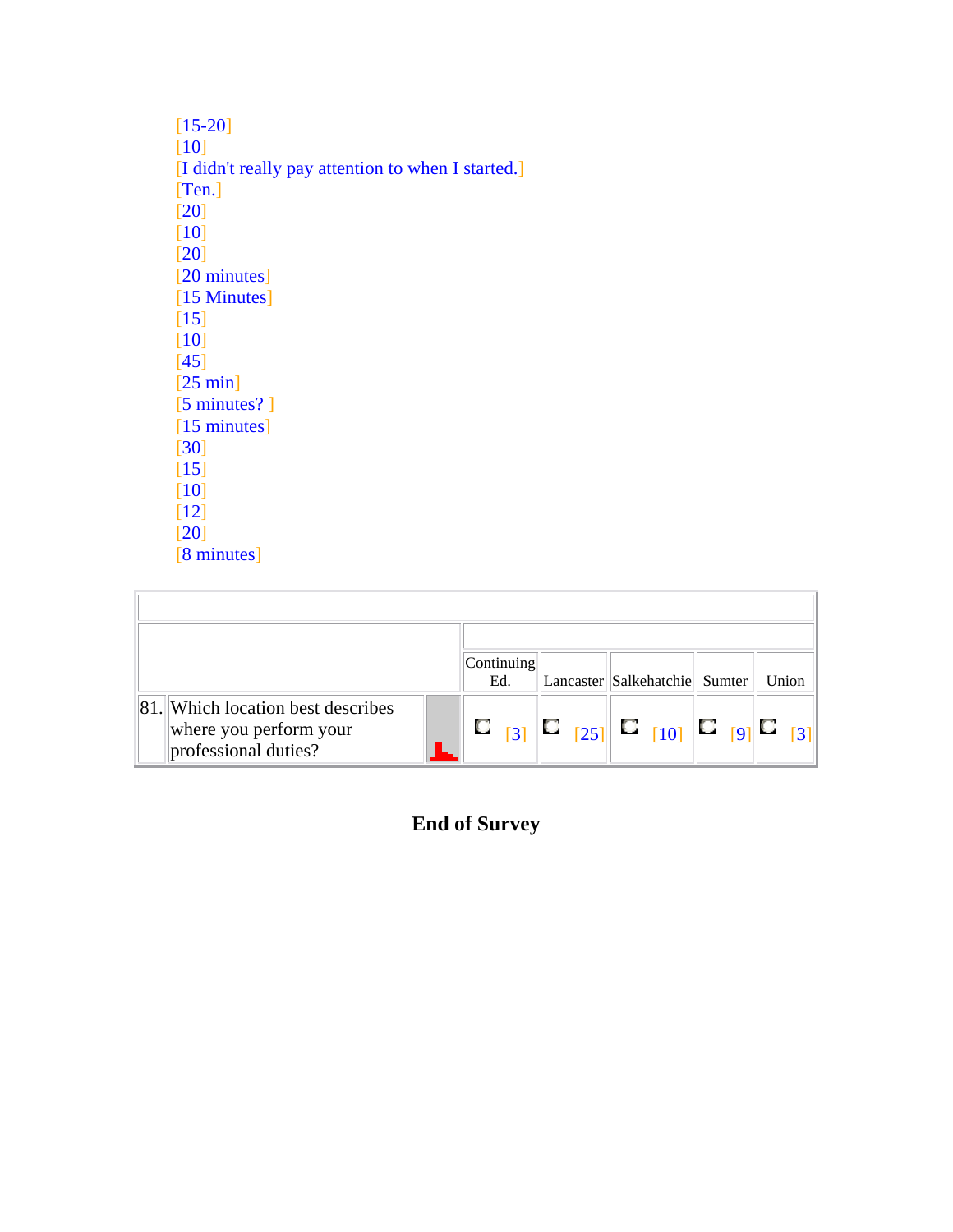# **THE ANNUAL REGIONAL CAMPUSES TENURE AND PROMOTION WORKSHOP**

# **Monday, May 12, 2008**

Gressette Room of Harper College on the Historic Horseshoe University of South Carolina

# **AGENDA**

#### **10:00 Coffee & Refreshments 10:15 Welcome & Panel Discussion**

## **Panelists**

Dr. Christine Curtis, Vice-Provost for Faculty Development Dr. Rosemarie Booze, Associate Vice President for Research Dr. Chris Plyler, Vice-Provost for System Affairs Dr. Ron Cox, Associate Dean for Academic and Student Affairs (Lancaster) Dr. Roberto Refinetti, Professor and Academic Dean (Salkehatchie) Professor Fran Gardner, Associate Professor of Art (Lancaster)

### **12:15 Lunch (please RSVP by May 1)**<br>1:15 **Afternoon session: "Narrative**"  **1:15 Afternoon session: "Narrative Writing and Building your Case for T and P"**

### **Facilitators**

Dr. Lisa Hammond (Lancaster)

Dr. Teresa Smith (Sumter)

Dr. Pearl Fernandes (Sumter)

### **3:00 Adjournment**

Please plan to attend if:

- you are preparing a tenure and/or promotion file
- you are preparing a third-year review file
- you are preparing a post-tenure review file
- vou review tenure and promotion files

### **Please contact Dr. Walter Collins at USC, Lancaster for questions or to RSVP by May 1, 2008 <collinsw@sc.edu>**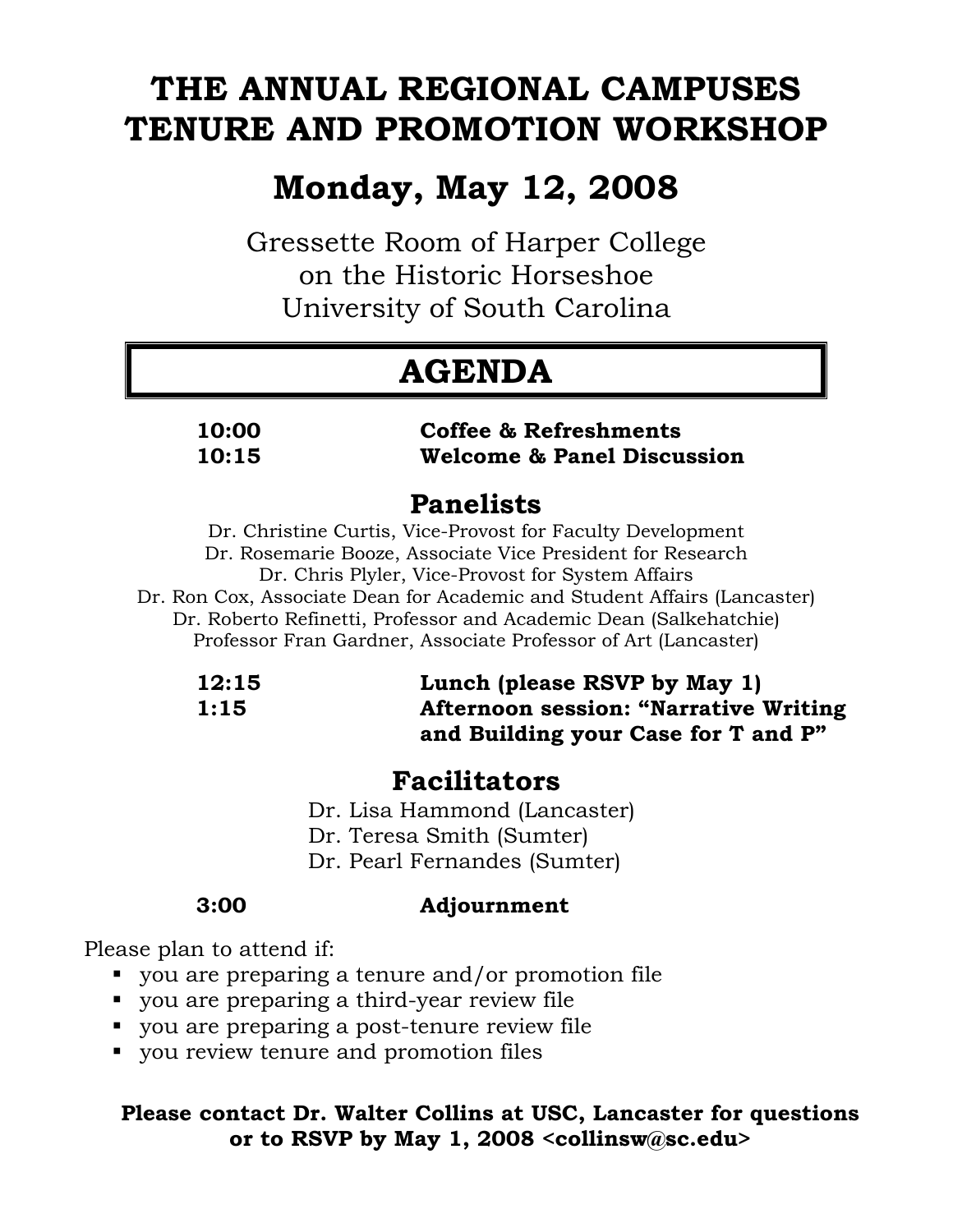Motions to add policy regarding research ethics to RCFS Policy Manual

Alternative 1: Return the motion sept back to committee, but add the following language, at the beginning of the new section:

"To the extent any provisions of this policy are inconsistent with the provisions of the following University of South Carolina policies, the provisions of the following policies shall control:

ACAF 6.03 Care and Use of Laboratory Animals

ACAF 5.04 Protogol for Reporting Misuse of Animals

ACAF 5.05 Inspection of USC Animal Facilities By Non-USC Personnel"

Alternative 2: Replace original motion with the following:

It is moved that the following insertion be made on current page D-12, prior to the section on consultants:

"V. Animal Care and Use (USC Policy and Procedures)

**DRAFT** 

The university accepts an ethical and scientific responsibility to provide humanely for the welfare of all animals used in education and research at USC. Therefore, all such use of animals must be done in compliance with the following University of South Carolina policies:

ACAF 5.03: Care and Use of Laboratory Animals

ACAF 5.04: Protocol for Reporting Misuse of Animals

ACAF 5.05 Inspection of USC Animal Facilities by Non-USC Personnel"

and to continue with the language from the motion sent back to committee, picking up from "Human Subjects Research Policy"

Jee attached